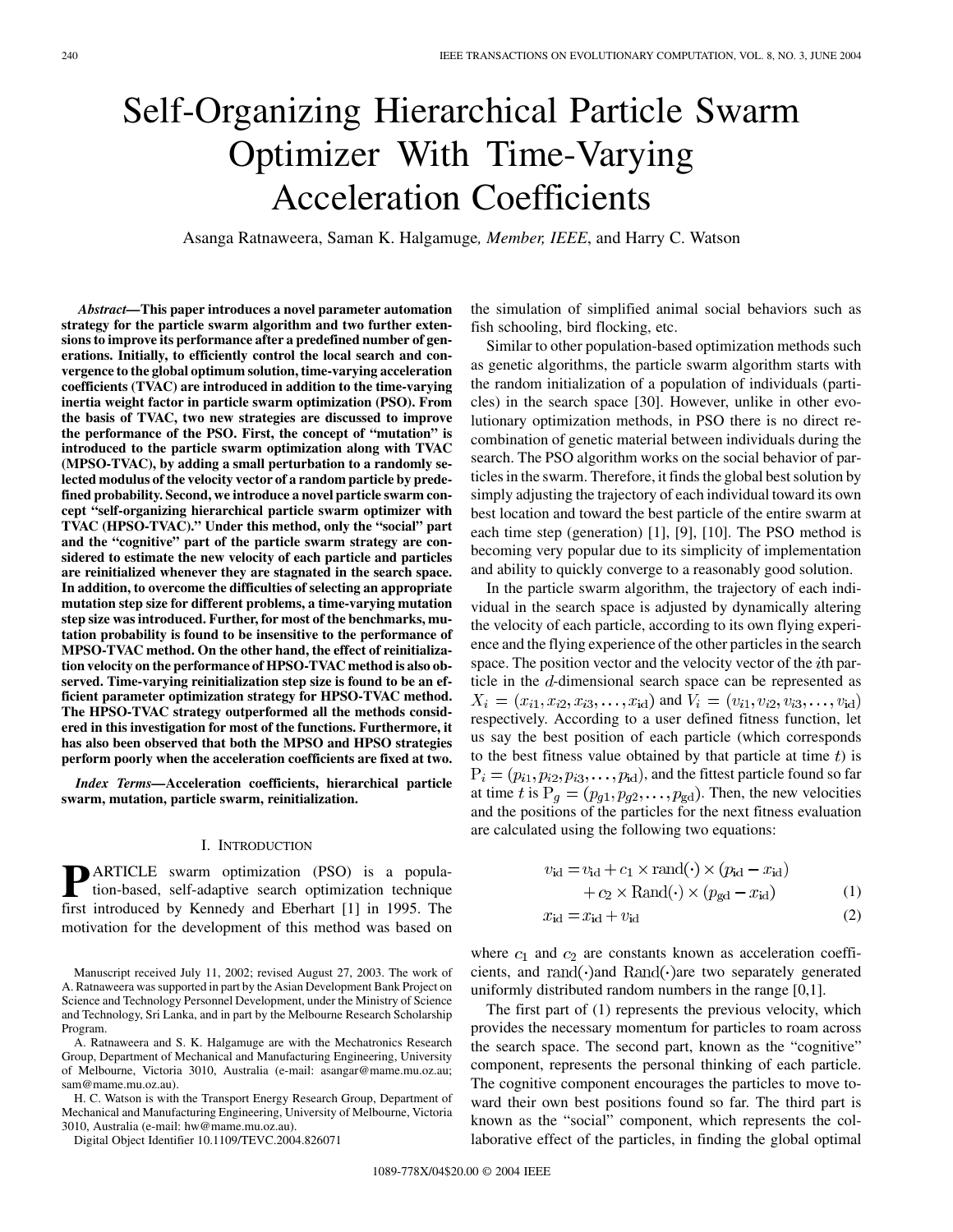solution. The social component always pulls the particles toward the global best particle found so far.

Initially, a population of particles is generated with random positions, and then random velocities are assigned to each particle. The fitness of each particle is then evaluated according to a user defined objective function. At each generation, the velocity of each particle is calculated according to (1) and the position for the next function evaluation is updated according to (2). Each time if a particle finds a better position than the previously found best position, its location is stored in memory. Generally, a maximum velocity  $(V \max_d)$  for each modulus of the velocity vector of the particles  $(v_{id})$  is defined in order to control excessive roaming of particles outside the user defined search space. Whenever a  $v_{\rm id}$  exceeds the defined limit, its velocity is set to  $V \max_d$ .

In this paper, we propose a novel parameter automation strategy and two new extensions to the particle swarm concept. The major objective of this development is to improve the performance after a predefined number of generations, through empirical simulations with well-known benchmarks.

Initially, we introduce the concept of time-varying acceleration coefficients (TVAC)  $c_1$  and  $c_2$  in addition to time-varying inertia weight factor [[14](#page-14-0)], [\[15](#page-14-0)], to effectively control the global search and convergence to the global best solution. The major consideration of this modification is to avoid premature convergence in the early stages of the search and to enhance convergence to the global optimum solution during the latter stages of the search.

First, in addition to TVAC, we introduce a "mutation" operator to the particle swarm concept (MPSO-TVAC). Under this new development, when the global best value remains constant with increasing generations, a particle is randomly selected with a predefined probability (mutation probability). Then, a random perturbation is given to a randomly selected modulus of the velocity vector of the selected particle.

Second, we introduce a novel PSO concept "self-organizing hierarchical particle swarm optimizer with TVAC (HPSO-TVAC)." Under this method, the previous velocity term in (1) is kept constant at zero. The momentum for the particles to roam through the search space is maintained by reinitializing particles with random velocities, whenever they stagnate in the search space.

Finally, we apply the PSO method to estimate the operating parameters for optimum performance of internal combustion spark ignition engines. In this investigation, the objective function is defined through an engine simulation program, which evaluates the performance in terms of power output for a given set of input conditions and geometrical parameters.

The rest of this paper is organized as follows. In Section II, we summarize two significant previous developments to the original PSO methodology. One method was used as the basis for our novel developments, whereas the other one was selected as comparative measure of performance of the novel methods proposed in this paper. In Section III, we introduce the three new extensions to PSO proposed in this paper. Experimental settings for the benchmarks and simulation strategies are explained in Section IV and the results in comparison with the two previous developments are presented in Section V. In Section VI, we apply particle swarm methods to investigate their ability to find the design parameters for optimum performance of internal combustion engines.

### II. SOME PREVIOUS WORK

Since the introduction of the PSO method in 1995, there has been a considerable amount of work done in developing the original version of PSO, through empirical simulations [[1\]](#page-14-0)–[\[8](#page-14-0)],  $[11]$  $[11]$ – $[19]$ ,  $[22]$  $[22]$ – $[26]$  $[26]$ . In this section, we summarize two significant previous developments, which serve as both a basis for and performance gauge of the novel strategies introduced in this paper.

In population-based optimization methods, proper control of global exploration and local exploitation is crucial in finding the optimum solution efficiently [\[8](#page-14-0)], [[15\]](#page-14-0). Shi and Eberhart [[15\]](#page-14-0) introduced the concept of inertia weight to the original version of PSO, in order to balance the local and global search during the optimization process.

Generally, in population-based search optimization methods, considerably high diversity is necessary during the early part of the search to allow use of the full range of the search space. On the other hand, during the latter part of the search, when the algorithm is converging to the optimal solution, fine-tuning of the solutions is important to find the global optima efficiently.

Considering these concerns, Shi and Eberhart [\[17](#page-14-0)] have found a significant improvement in the performance of the PSO method with a linearly varying inertia weight  $(\omega)$  over the generations. The mathematical representation of this concept is given by (3) and (4)

$$
\mathbf{v}_{\rm id} = \omega \times \mathbf{v}_{\rm id} + c_1 \times \text{rand}(\cdot) \times (p_{\rm id} - x_{\rm id}) + c_2 \times \text{Rand}(\cdot) \times (p_{\rm gd} - x_{\rm id}) \quad (3)
$$

where  $\omega$  is given by

$$
\omega = (\omega_1 - \omega_2) \times \frac{\text{(MAXITER - iter)}}{\text{MAXITER}} + \omega_2 \tag{4}
$$

where  $\omega_1$  and  $\omega_2$  are the initial and final values of the inertia weight, respectively, iter is the current iteration number and MAXITER is the maximum number of allowable iterations.

Through empirical studies, Shi and Eberhart [[17\]](#page-14-0) have observed that the optimal solution can be improved by varying the value of  $\omega$  from 0.9 at the beginning of the search to 0.4 at the end of the search for most problems. This modification to the original PSO concept has been considered as the basis for two novel strategies introduced in this paper. Hereafter, in this paper, this version of PSO is referred to as time-varying inertia weight factor method (PSO-TVIW).

Most early developments in PSO have been proven to be effective in optimizing static problems [\[31](#page-15-0)], [\[32](#page-15-0)], [\[36](#page-15-0)], [\[37](#page-15-0)]. However, most real-world applications are identified as nonlinear dynamic systems. Eberhart and Shi [[31\]](#page-15-0) found that the PSO-TVIW concept is not very effective for tracking dynamic systems. Instead, considering the dynamic nature of real-world applications, they have proposed a random inertia weight factor for tracking dynamic systems.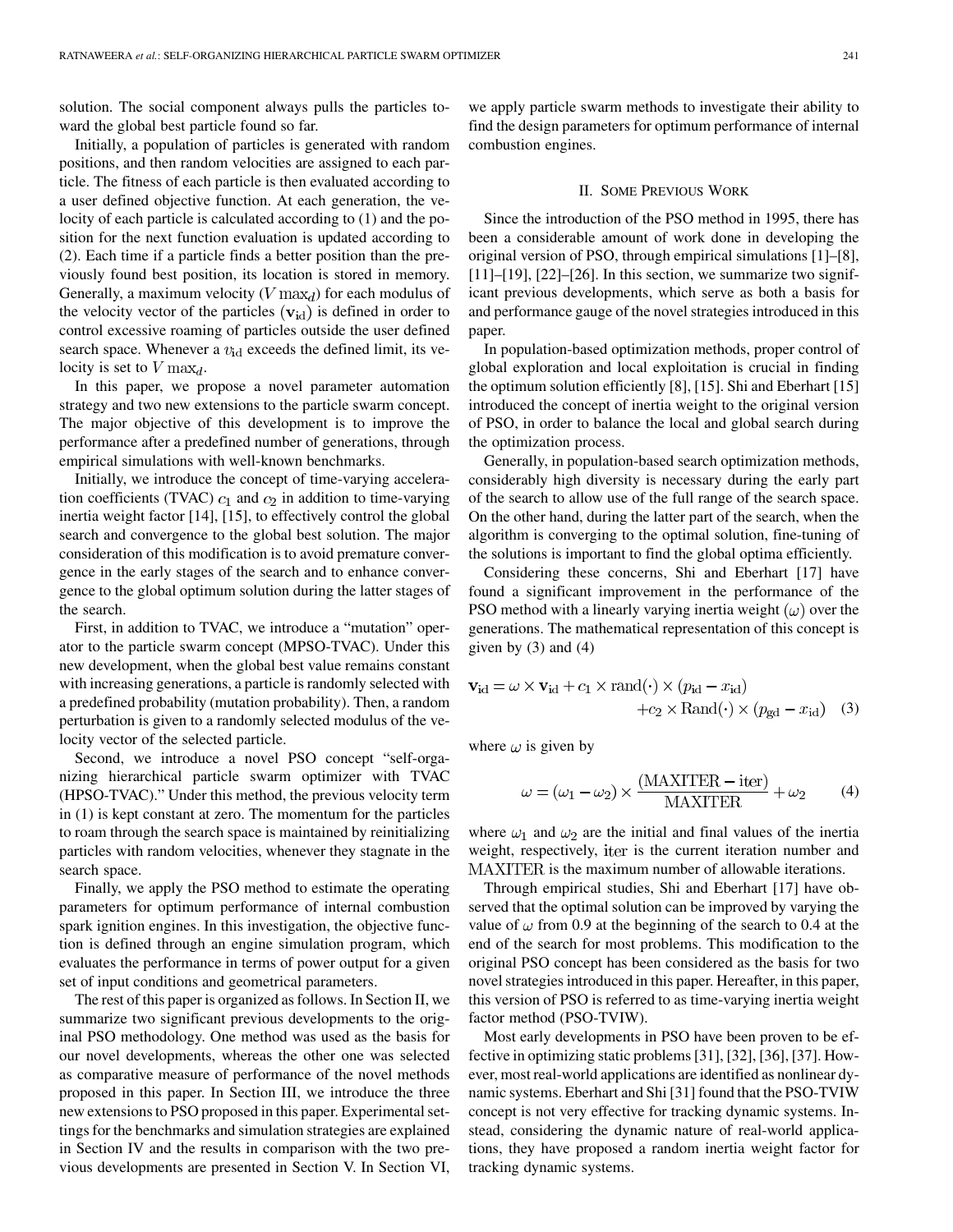In this development, the inertia weight factor  $(\omega)$  is set to change randomly according to the following equation:

$$
\omega = 0.5 + \frac{\text{rand}(\cdot)}{2} \tag{5}
$$

where rand( $\cdot$ ) is a uniformly distributed random number within the range [0,1]. Therefore, the mean value of the inertia weight is 0.75. This modification was inspired by Clerc's constriction factor concept [[10\]](#page-14-0), [[11\]](#page-14-0), [[34\]](#page-15-0) in which the inertia weight is kept constant at 0.729 and both acceleration coefficients are kept constant at 1.494. Therefore, when random inertia weight factor method is used the acceleration coefficients are kept constant at 1.494. In the remainder of this paper, this method is referred to as PSO-RANDIW.

Through empirical studies with some of the well-known benchmarks, it has been identified that the random inertia weight method shows rapid convergence in the early stages of the optimization process and can find a reasonably good solution for most of the functions. Therefore, comparing the results reported in the literature with the same benchmarks, this method was selected to compare the effectiveness of the novel PSO strategies introduced in this paper. However, since two of the new strategies introduced in this development are based on the TVIW concept, the performance of novel strategies was also compared with the PSO-TVIW method.

#### III. PROPOSED NEW DEVELOPMENTS

Even though the PSO-TVIW method is capable of locating a good solution at a significantly faster rate, when compared with other evolutionary optimization methods, its ability to fine tune the optimum solution is comparatively weak, mainly due to the lack of diversity at the end of the search [[8\]](#page-14-0). On the other hand, in PSO, problem-based tuning of parameters is also a key factor to find the optimum solution accurately and efficiently [[14\]](#page-14-0). Considering these concerns, in this paper, we propose three strategic developments to improve the performance of PSO.

## *A. Time-Varying Acceleration Coefficients (TVAC)*

It is clear from (1) that, in PSO, the search toward the optimum solution is guided by the two stochastic acceleration components (the cognitive component and the social component). Therefore, proper control of these two components is very important to find the optimum solution accurately and efficiently.

Kennedy and Eberhart [[1\]](#page-14-0) described that a relatively high value of the cognitive component, compared with the social component, will result in excessive wandering of individuals through the search space. In contrast, a relatively high value of the social component may lead particles to rush prematurely toward a local optimum. Moreover, they suggested setting either of the acceleration coefficients at 2, in order to make the mean of both stochastic factors in (1) unity, so that particles would over fly only half the time of search. Since then, this suggestion has been extensively used for most studies.

Suganthan [\[19](#page-14-0)] tested a method of linearly decreasing both acceleration coefficients with time, but observed that the fixed acceleration coefficients at 2 generate better solutions. However, through empirical studies he suggested that the acceleration coefficients should not be equal to 2 all the time.

Generally, in population-based optimization methods, it is desirable to encourage the individuals to wander through the entire search space, without clustering around local optima, during the early stages of the optimization. On the other hand, during the latter stages, it is very important to enhance convergence toward the global optima, to find the optimum solution efficiently.

Considering those concerns, in this paper, we propose timevarying acceleration coefficients as a new parameter automation strategy for the PSO concept. The objective of this development is to enhance the global search in the early part of the optimization and to encourage the particles to converge toward the global optima at the end of the search.

Under this new development, we reduce the cognitive component and increase the social component, by changing the acceleration coefficients  $c_1$  and  $c_2$  with time. With a large cognitive component and small social component at the beginning, particles are allowed to move around the search space, instead of moving toward the population best. On the other hand, a small cognitive component and a large social component allow the particles to converge to the global optima in the latter part of the optimization. We suggest this method be run with a time-varying inertia weight factor as given in (4). Hereafter, this will be referred to as PSO-TVAC method.

This modification can be mathematically represented as follows:

$$
c_1 = (c_{1f} - c_{1i}) \frac{\text{iter}}{\text{MAXITR}} + c_{1i} \tag{6}
$$

$$
c_2 = (c_{2f} - c_{2i}) \frac{\text{iter}}{\text{MAXITR}} + c_{2i} \tag{7}
$$

where  $c_{1i}$ ,  $c_{1f}$ ,  $c_{2i}$ , and  $c_{2f}$  are constants, iter is the current iteration number and MAXITR is the maximum number of allowable iterations.

Simulations were carried out with numerical benchmarks (all benchmarks are discussed in Section IV), to find out the best ranges of values for  $c_1$  and  $c_2$ . Results are presented in Section V. An improved optimum solution for most of the benchmarks was observed when changing  $c_1$  from 2.5 to 0.5 and changing  $c_2$  from 0.5 to 2.5, over the full range of the search. Therefore, these values are used for the rest of the work.

With this modification, a significant improvement of the optimum value and the rate of convergence were observed, particularly for unimodal functions, compared with the PSO-TVIW. However, it has been observed that the performance of the PSO-TVAC method is similar or poor for multimodal functions. In contrast, compared with the PSO-RANDIW method an improved performance has been observed with the PSO-TVAC for multimodal functions. However, for unimodal functions, the PSO-RANDIW method showed significantly quick convergence to a good solution compared with the PSO-TVAC method. The results are presented and discussed in Section V.

# *B. Particle Swarm Optimizer With "Mutation" and Time-Varying Acceleration Coefficients (MPSO-TVAC)*

In PSO, lack of diversity of the population, particularly during the latter stages of the optimization, was understood as the dominant factor for the convergence of particles to local optimum solutions prematurely. Recently, several attempts on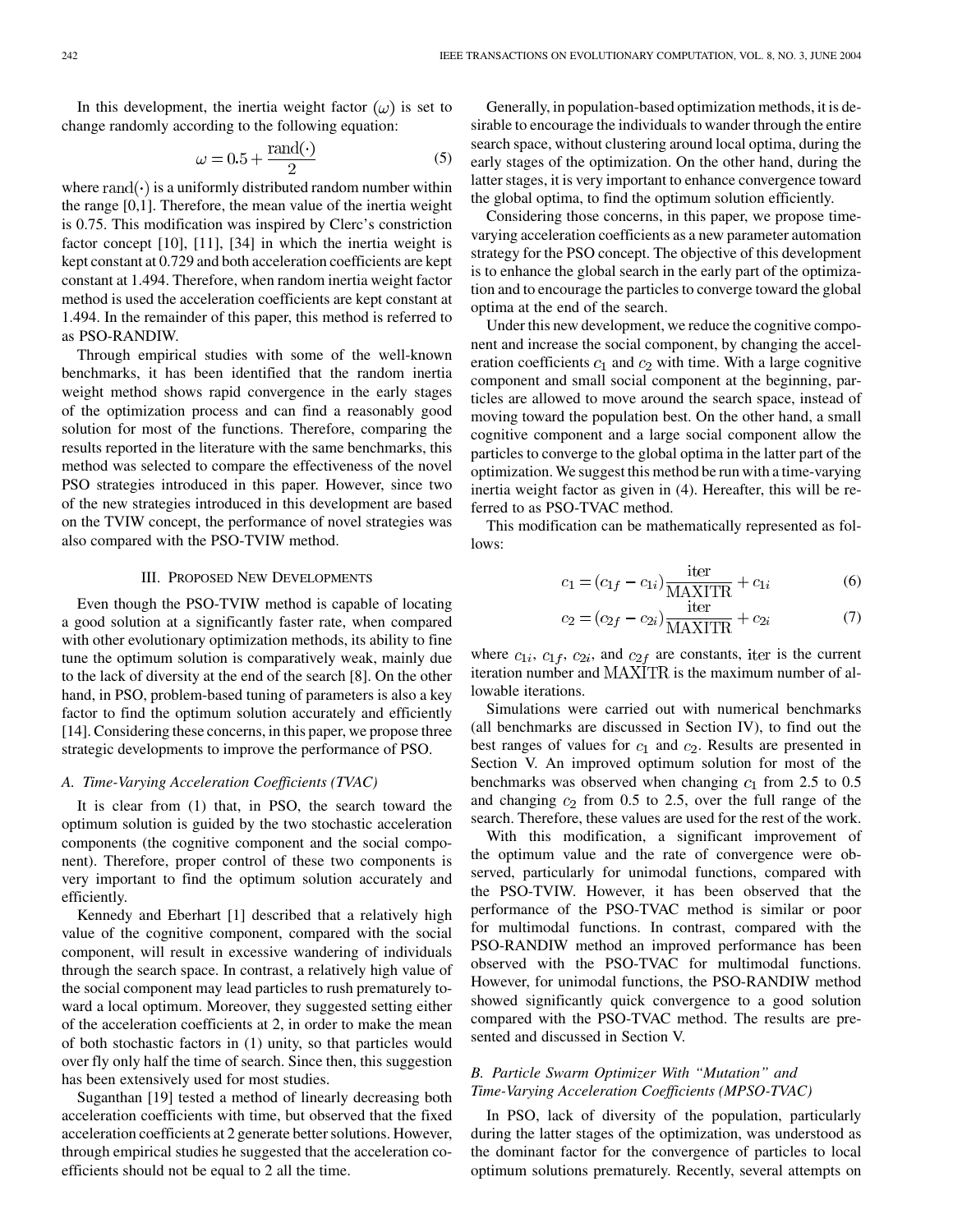improving the diversity of the population have been reported in the literature, considering the behavior of the particles in the swarm during the search [[22\]](#page-14-0)–[\[25](#page-14-0)]. Further, possible use of the concept of "mutation" in PSO (as explained in genetic algorithms), as a performance enhancing strategy, has also been investigated [[38\]](#page-15-0).

In this paper, we introduce "mutation" to the particle swarm strategy (MPSO), to enhance the global search capability of the particles by providing additional diversity. Mutation is widely used in most evolutionary optimization methods, such as evolutionary programming and genetic algorithms, to guide and enhance the search toward the global best solution [\[8](#page-14-0)], [[13\]](#page-14-0), [\[31](#page-15-0)], [\[35](#page-15-0)].

In evolutionary programming, a mutation function is defined to control the search toward the global optimum solution. However, different forms of mutation functions are used in evolutionary programming and the severity of mutation is decided on the basis of the functional change imposed on the parents [\[8](#page-14-0)], [\[35](#page-15-0)]. On the other hand, in genetic algorithms, the search toward the global optimum solution is mostly guided by the crossover operation [\[31\]](#page-15-0), [\[35](#page-15-0)]. However, in genetic algorithms, a mutation operator is defined to introduce new genetic material into the individuals to enhance the search in new areas within the search space.

In PSO, the search toward the global optimum solution is guided by the two stochastic acceleration factors (the cognitive part and the social part), of (1). Therefore, Angeline [[8\]](#page-14-0) related these two acceleration factors to the mutation function in evolutionary programming, whereas Shi and Eberhart [[13\]](#page-14-0) related these two factors to the crossover operation in genetic algorithms.

It has been observed through simulations with numerical benchmarks that PSO quickly finds a good local solution but it sometimes remains in a local optimum solution for a considerable number of iterations (generations) without an improvement. Therefore, to control this phenomenon, we enhance the global search via the introduction of a mutation operator, which is conceptually equivalent to the mutation in genetic algorithms. Under this new strategy, when the global optimum solution is not improving with the increasing number of generations, a particle is selected randomly and then a random perturbation (mutation step size), is added to a randomly selected modulus of the velocity vector of that particle by a predefined probability (mutation probability). However, in this paper, the mutation step size is set proportionally to the maximum allowable velocity. The pseudocode for the **MPSO** method is as follows.

## **begin**

```
initialize the population
while (termination condition= false)
 do
   for (i = 1 to number of particles)
       evaluate the fitness:=f (x)
       update P_{id} and P_gfor d = 1 to number of
          dimensions
            calculate new velocity := v_{id}update the position
          increase d
```

```
increase i
     select a random particle := k
     select a random dimension := l
     if (\Delta \text{global} \leq 0)if (\text{rand1}(\cdot) < p_m)if (\text{rand2}(\cdot) < 0.5)v_{kl} = v_{kl} + \text{rand3}(\cdot)^* \text{vmax/m};
        else
        v_{kl} = v_{kl} - \text{rand4}(\cdot)^* \text{vmax/m};
           end if
        end if
     end if
end do
```
**end**

Where randi( $\cdot$ ),  $i = 1, 2, \dots, 4$  are separately generated, uniformly distributed random numbers in the range [0,1],  $p_m$  is the mutation probability,  $\Delta$ global is the rate of improvement of the global solution over the generations and  $m, k$ , and  $l$  are constants.

The effect of the mutation step size and mutation probability on the optimal solution of the MPSO method along with TVAC (MPSO-TVAC) was observed through empirical simulations. A significant improvement of performance with most of the chosen benchmarks was observed with the MPSO-TVAC method, when compared with the PSO-TVIW method. Further, compared with the PSO-RANDIW method, a significant improvement was observed for the Rastrigrin function with PSO-RANDIW strategy. However, competitive performance was observed with the MPSO-TVAC and the PSO-RANDIW for most of the other functions. Further, when compared with the MPSO-TVAC method, the PSO-RANDIW method showed significantly quick convergence to an optimum solution for unimodal functions. It has also been observed that proper selection of the mutation step size can enhance the performance for some functions. Alternatively, time-varying mutation step size was found to be an effective parameter automation strategy for most of the test functions. However, it has been observed that the performance of the MPSO method with fixed acceleration coefficients at 2 (MPSO-FAC) is significantly poor for most of the benchmarks. The results are presented and discussed in Section V.

## *C. Self-Organizing Hierarchical Particle Swarm Optimizer With Time-Varying Acceleration Coefficients (HPSO-TVAC)*

It has been understood that most of the previous empirical developments of PSO are based on either the inertia weight factor method, with a linear varying inertial weight factor, or the constriction factor method [[18\]](#page-14-0)–[\[20](#page-14-0)], [[22\]](#page-14-0)–[\[25](#page-14-0)]. However, Shi and Eberhart [\[14](#page-14-0)] suggested that for complex multimodal functions, the control of diversity of the population with a linearly varying inertia weight may lead the particles to converge to a local optimum prematurely. On the other hand, the work done by Eberhart and Shi [\[12](#page-14-0)] clearly shows that the constriction factor method is ineffective for complex multimodal functions, despite its ability to converge to stopping criteria at a significantly faster rate for unimodal functions.

By contrast, Kennedy and Eberhart [\[1](#page-14-0)] proposed a version of PSO without the velocity of the previous iteration in (1). Later,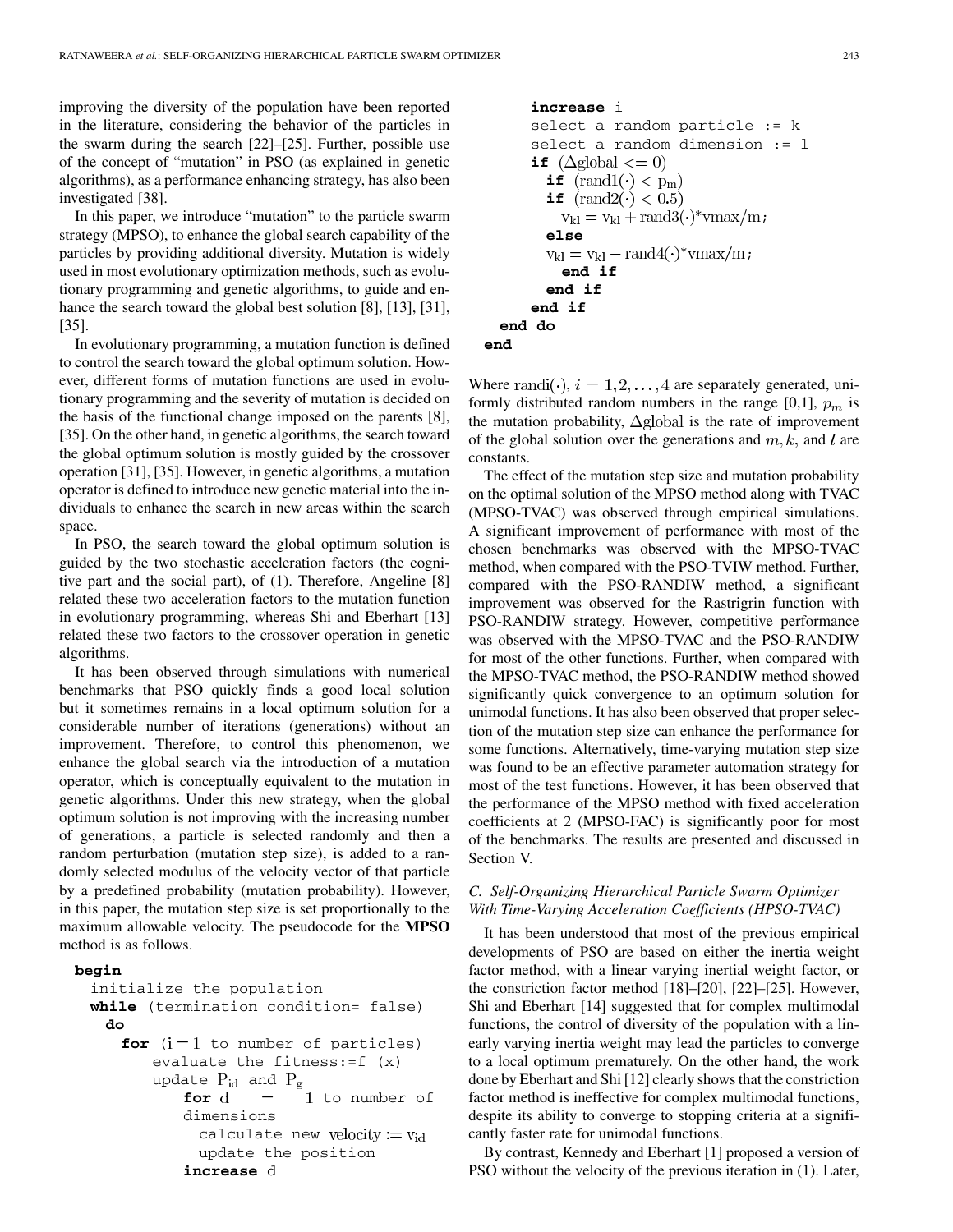they concluded that since this version is very simple, it is quite ineffective in finding the global optima for most of the complex problems.

In this paper, we observed the behavior of the particles in the swarm without the previous velocity term in (1). Through simulations with some well-known benchmarks, we observed that in the absence of the previous velocity term, particles rapidly rush to a local optimum solution and stagnate due to the lack of momentum. Indeed, without the previous velocity term in (1), the optimum solution is highly dependent on the population initialization.

Considering these concerns, we introduce the novel concept "self-organizing hierarchical particle swarm optimizer (**HPSO**)" to provide the required momentum for particles to find the global optimum solution, in the absence of the previous velocity term in (1).

In this method, we keep the previous velocity term at zero, and reinitialize the modulus of velocity vector of a particle with a random velocity (reinitialization velocity) should it stagnate  $(v_{id} = 0)$  in the search space. Therefore, in this method, a series of particle swarm optimizers are automatically generated inside the main particle swarm optimizer according to the behavior of the particles in the search space, until the convergence criteria is met. In this paper, we set the reinitialization velocity proportional to the maximum allowable velocity  $(V \max)$ .

The pseudocode for **HPSO** is as follows.

#### **begin**

```
initialize the population
  while (termination condition= false)
     do
        for (i = 1 to number of particles)
             evaluate the fitness:=f (x)
             update P_{id} and P_{gd}for d=1 to number of dimensions
             calculate the new velocity
             \mathbf{v}_{\rm id} = c_1 * \text{rand1}(\cdot) * (p_{\rm id} - x_{\rm id}) + c_2 *rand2(·) * (p_{\text{gd}} - x_{\text{id}})if (v_{id} = 0)if (\text{rand3}(\cdot) < 0.5)\mathbf{v}_{\rm id} = \text{rand4}(\cdot) * velse
                   \mathbf{v}_{\rm id} = -\text{rand5}(\cdot) * vend if
                end if
                \mathbf{v}_{\rm id} = \text{sign}(\mathbf{v}_{\rm id}) \ast \min(\text{abs}(\mathbf{v}_{\rm id}, \text{vmax})update the position
        increase d
     increase i
  end do
end
```
Where randi( $\cdot$ ),  $i = 1, 2, \dots, 5$  are separately generated uniformly distributed random numbers in the range  $[0, 1]$  and  $v$  is the reinitialization velocity.

The effect of the reinitialization velocity on the optimal solution of HPSO along with TVAC (HPSO-TVAC) was observed through empirical simulations. To overcome the difficulties of selecting appropriate reinitialization velocities for different problems, a time-varying reinitialization velocity strategy

TABLE I BENCHMARKS FOR SIMULATIONS

| Name of the<br>function   | Mathematical representation                                                                                    |
|---------------------------|----------------------------------------------------------------------------------------------------------------|
| Sphere function           | $f_1(x) = \sum_{i=1}^{n} x_i^2$                                                                                |
| Rosenbrock<br>function    | $f_2(x) = \sum_{i=1}^{n} \left[ 100 (x_{i+1} - x_i^2)^2 + (x_i - 1)^2 \right]$                                 |
| Rastrigrin<br>function    | $f_3(x) = \sum_{i=1}^{n} \left[ x_i^2 - 10 \cos(2\pi x_i) + 10 \right]$                                        |
| Griewank<br>function      | $f_4(x) = \frac{1}{4000} \sum_{i=1}^{n} x_i^2 - \prod_{i=1}^{n} \cos \left( \frac{x_i}{\sqrt{i}} \right) + 1$  |
| Schaffer's f6<br>function | $\frac{\left(\sin\sqrt{x^2+y^2}\right)^2-0.5}{\left(1.0+0.001\left(x^2+y^2\right)\right)^2}$<br>$f_6(x) = 0.5$ |

TABLE II INITIALIZATION RANGE AND DYNAMIC RANGE OF THE SEARCH FOR BENCHMARKS

| Function |                 | Range of         |
|----------|-----------------|------------------|
|          | Range of search | initialization   |
| fı       | $(-100, 100)^n$ | $(50, 100)^n$    |
| f,       | $(-100, 100)^n$ | $(15, 30)^n$     |
| f3       | $(-10, 10)^n$   | $(2.56, 5.12)^n$ |
| f4       | $(-600, 600)^n$ | $(300, 600)^n$   |
| f6       | $(-100, 100)^2$ | $(15, 30)^2$     |

Where n is the number of dimensions

TABLE III MAXIMUM VELOCITY FOR BENCHMARKS

| Function       | Vmax |
|----------------|------|
| f,             | 100  |
| f <sub>2</sub> | 100  |
| f <sub>3</sub> | 10   |
| $\mathrm{f}_4$ | 600  |
| f6             | 100  |

was used. A significant improvement of the performance was observed with the HPSO-TVAC method. In contrast, it has been observed that the performance in terms of the optimum solution is significantly poor for most of the benchmarks, with the HPSO method when the acceleration coefficients are fixed at 2 (HPSO-FAC). The results are presented and discussed in Section V.

## IV. EXPERIMENTAL SETTINGS AND SIMULATION STRATEGIES FOR BENCHMARK TESTING

## *A. Benchmarks*

Five of the well-known benchmarks used in evolutionary optimization methods, were used to evaluate the performance, both in terms of the optimum solution after a predefined number of iterations, and the rate of convergence to the optimum solution, of all the new developments introduced in this paper. These benchmarks are widely used in evaluating performance of PSO methods [[5\]](#page-14-0), [\[7](#page-14-0)], [[12\]](#page-14-0), [[15\]](#page-14-0)–[\[21](#page-14-0)]. The performance of all new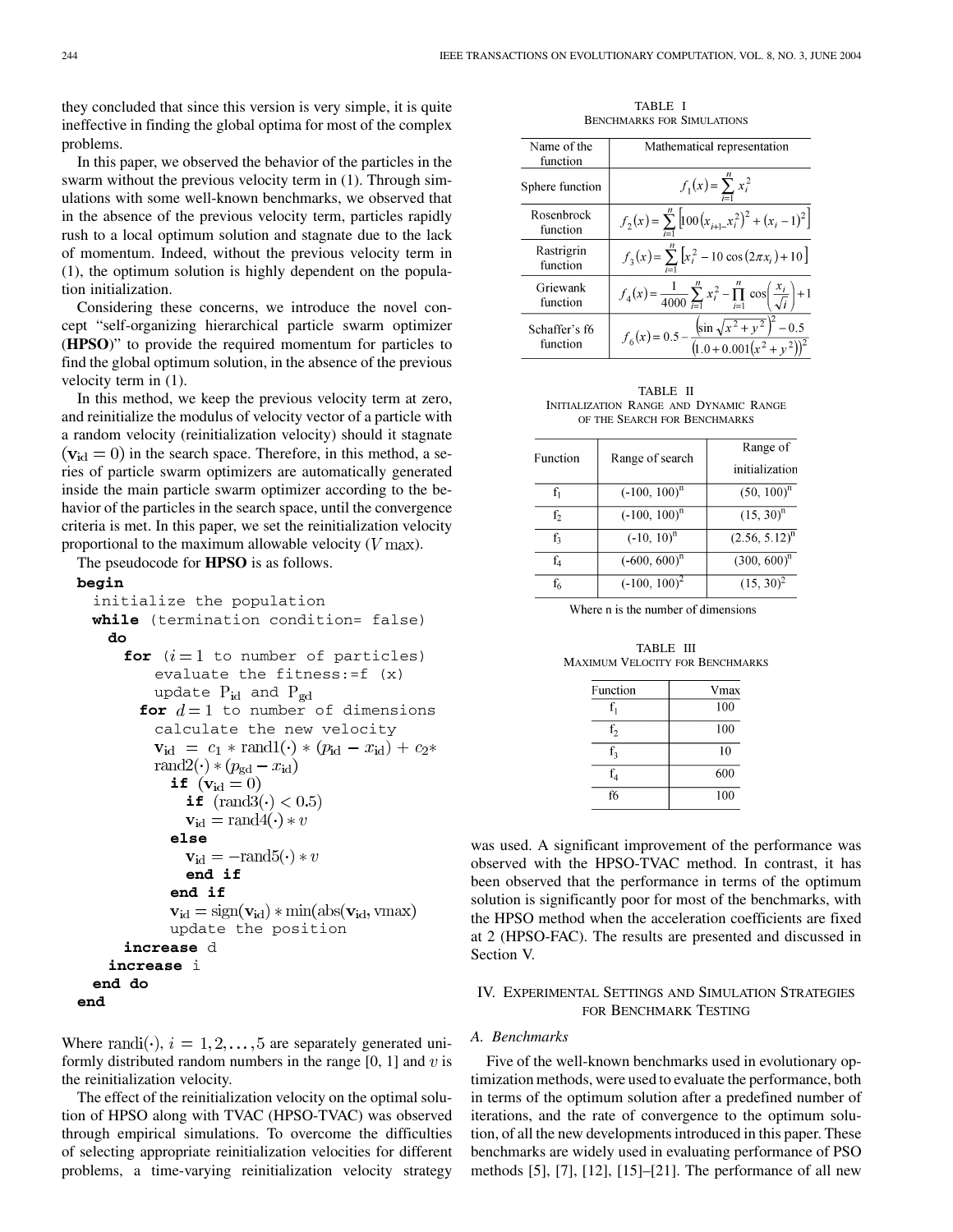|                      |             |         | Average optimum value / (Standard deviation) |                                                       |                                      |                                    |                                      |  |  |  |
|----------------------|-------------|---------|----------------------------------------------|-------------------------------------------------------|--------------------------------------|------------------------------------|--------------------------------------|--|--|--|
| function             | Dimension   | Gmax    |                                              | for 50 trials for different ranges of $c_1$ and $c_2$ |                                      |                                    |                                      |  |  |  |
|                      |             |         | $c_1 = 2$<br>$c_2 = 2$                       | $c_1 = 2 - 0$<br>$c_2 = 0 - 2$                        | $c_1 = 2 - 0.25$<br>$c_2 = 0.25 - 2$ | $c_1 = 2 - 0.5$<br>$c_2 = 0.5 - 2$ | $c_1 = 2 - 0.75$<br>$c_2 = 0.75 - 2$ |  |  |  |
|                      |             |         | 0.000                                        | 1511.514                                              | 0.000                                | 0.000                              | 0.000                                |  |  |  |
| $f_1$<br>30          | 2000        | (0.000) | (1315.094)                                   | (0.000)                                               | (0.000)                              | (0.000)                            |                                      |  |  |  |
|                      |             | 2000    | 297.627                                      | 14362.517                                             | 149.604                              | 83.184                             | 58.147                               |  |  |  |
| f <sub>2</sub>       | 30          |         | (402.585)                                    | 30082.886                                             | (148.300)                            | (88.041)                           | (64.714)                             |  |  |  |
|                      |             | 2000    | 39.426                                       | 85.295                                                | 58.985                               | 56.295                             | 56.0361                              |  |  |  |
| f <sub>3</sub><br>30 |             |         | (9.471)                                      | (19.511)                                              | (19.455)                             | (13.223)                           | (12.716)                             |  |  |  |
|                      | $f_4$<br>30 |         | 0.0178                                       | 10.804                                                | 0.041                                | 0.021                              | 0.016                                |  |  |  |
|                      |             | 2000    | (0.0222)                                     | (7.591)                                               | (0.048)                              | (0.030)                            | (0.021)                              |  |  |  |

TABLE IV CALIBRATION OF ACCELERATION COEFFICIENTS FOR TIME VARYING ACCELERATION COEFFICIENT METHOD

 $(a)$ 

|                |           |            | Average optimum value / (Standard deviation) |                                                       |                                        |                                          |                                          |  |  |  |
|----------------|-----------|------------|----------------------------------------------|-------------------------------------------------------|----------------------------------------|------------------------------------------|------------------------------------------|--|--|--|
| function       | Dimension | Gmax       |                                              | for 50 trials for different ranges of $c_1$ and $c_2$ |                                        |                                          |                                          |  |  |  |
|                |           |            | $c_1 = 2 - 1$<br>$c_2 = 1 - 2$               | $c_1 = 2.25 - 0.5$<br>$c_2 = 0.5 - 2.25$              | $c_1 = 2.5 - 0.5$<br>$c_2 = 0.5 - 2.5$ | $c_1 = 2.75 - 0.5$<br>$c_2 = 0.5 - 2.75$ | $c_1 = 2.5 - 0.75$<br>$c_2 = 0.75 - 2.5$ |  |  |  |
|                | 30        | 2000       | 0.000                                        | 0.000                                                 | 0.000                                  | 0.000                                    | 0.000                                    |  |  |  |
|                | $f_1$     |            | (0.000)                                      | (0.000)                                               | (0.000)                                | (0.000)                                  | (0.000)                                  |  |  |  |
| f <sub>2</sub> |           | 30<br>2000 | 69.126                                       | 72.061                                                | 68.462                                 | 68.708                                   | 58.998                                   |  |  |  |
|                |           |            | (96.294)                                     | (74.796)                                              | (85.505)                               | (68.230)                                 | (90.981)                                 |  |  |  |
| $f_3$          | 30        | 2000       | 57.110                                       | 53.489                                                | 45.907                                 | 49.131                                   | 52.036                                   |  |  |  |
|                |           |            | (15.280)                                     | (13.400)                                              | (11.454)                               | (12.724)                                 | (11.613)                                 |  |  |  |
| $f_4$          | 30        | 2000       | 0.017699                                     | 0.016                                                 | 0.016                                  | 0.015                                    | 0.014                                    |  |  |  |
|                |           |            | (0.0190)                                     | (0.015)                                               | (0.019)                                | (0.023)                                  | (0.017)                                  |  |  |  |

 $(b)$ 

methods is compared with the PSO-TVIW method, as well as the PSO-RANDIW method.

The first two functions are simple unimodal functions whereas the next two functions are multimodal functions designed with a considerable amount of local minima. All functions have the global minimum at the origin or very close to the origin [[17\]](#page-14-0). Simulations were carried out to find the global minimum of each function. All benchmarks used are given in Table I.

#### *B. Population Initialization*

During the early stages of the development of the PSO method, symmetric initialization was widely used, where the initial population is uniformly distributed in the entire search space. Later, Angeline [\[8](#page-14-0)] introduced the asymmetric initialization method, in which the population is initialized only in a portion of the search space.

Since most of the benchmarks used in this paper have the global minimum at or close to the origin of the search space, we use the asymmetric initialization method to observe the performance of the new developments introduced in this paper. The most common dynamic ranges used in the literature for the benchmarks considered in this paper were used and the same dynamic range is used in all dimensions [[11\]](#page-14-0), [\[21](#page-14-0)]. Table II shows the range of population initialization and the dynamic range of the search for each function.

It is quite common in PSO methods to limit the maximum velocity of each modulus of the velocity vector of a particle  $(v_{\rm id})$  to a maximum allowable velocity, in order to limit excessive searching outside the predefined search space. Through empirical studies on numerical benchmarks, Eberhart and Shi [\[12](#page-14-0)] suggested that it is good to limit the maximum velocity  $V$  max to the upper value of the dynamic range of search  $X$  max. Therefore, this limitation was used for the simulation in this paper. Table III shows the maximum velocity with the limitation of  $X$  max =  $V$  max for the benchmarks considered in this paper.

### *C. Simulation Strategies*

Simulations were carried out to observe the rate of convergence and the quality of the optimum solution of the new methods introduced in this investigation in comparison with both PSO-TVIW and PSO-RANDIW. All benchmarks with the exception of Schaffer's f6 function, which is two-dimensional (2-D), were tested with dimensions 10, 20, and 30. For each function, 50 trials were carried out and the average optimal value and the standard deviation (inside the brackets) are presented. A different number of maximum generations (Gmax) is used according to the complexity of the problem under consideration.

Use of different stopping criteria for different benchmarks is reported in the literature [[5\]](#page-14-0), [[20\]](#page-14-0). However, all benchmarks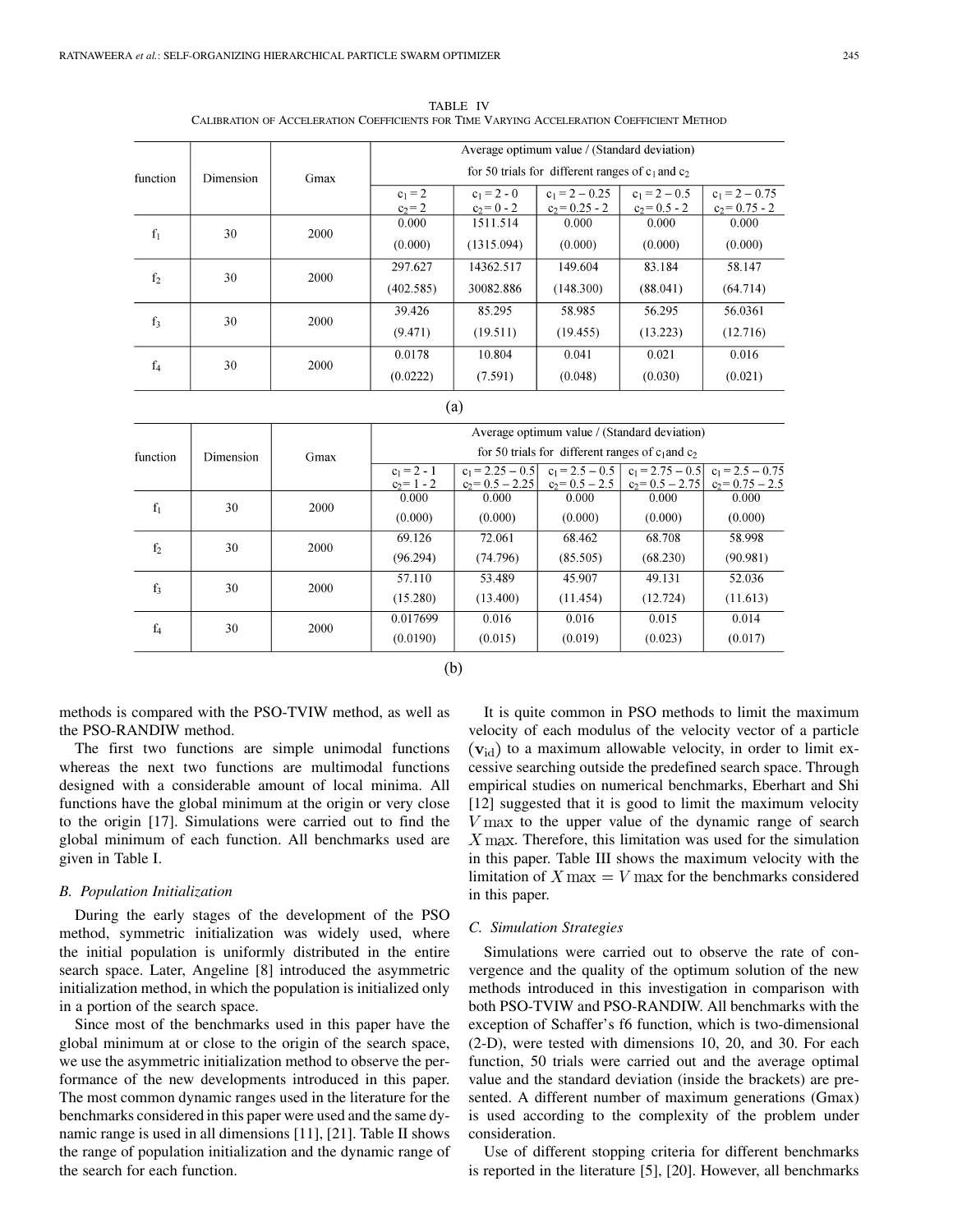have the global optimum value of 0.00. Therefore, for all of the benchmarks (excluding Schaffer's f6), the stopping criteria are set to 0.01. However, for Schaffer's f6, widely used error limit of 0.000 01 was used for this investigation [\[5](#page-14-0)], [[20\]](#page-14-0).

#### *D. Population Size*

Work done by Eberhart and Shi [\[12](#page-14-0)] indicated that the effect of population size on the performance of the PSO method is of minimum significance. However, it is quite common in PSO research to limit the number of particles to the range 20 to 60 [[12\]](#page-14-0)–[\[14](#page-14-0)]. van den Bergh and Engelbrecht [\[20](#page-14-0)] suggested that even though there is a slight improvement of the optimal value with increasing swarm size, it increases the number of function evaluations to converge to an error limit. Therefore, in this paper, all empirical experiments were carried out with a population size of 40.

## V. RESULTS FROM BENCHMARK SIMULATIONS

Initially, we observed the performance in terms of quality of the average optimum value for 50 trials, of each new development in comparison with the PSO-TVIW method, as well as the PSO-RANDIW method. For the HPSO-TVAC method, the effect of the reinitialization velocity on the average optimum solution was also observed. In addition, for the MPSO-TVAC method, the effects of mutation step size and mutation probability on the average optimum solution were investigated. Finally, the rate of convergence of all methods was observed for all the functions in 30 dimensions. The average and the standard deviation (inside brackets) of the optimum solution for 50 trials are presented in Tables IV–IX. In Table X, the number of trials, which converged to the stopping criteria, and the average number of generations for convergence (inside brackets) is presented. In all the tables, figures in bold represent the comparatively best values.

## *A. Time-Varying Acceleration Coefficients (TVAC)*

The optimum range for the acceleration coefficients was empirically investigated through benchmark simulations. All the benchmarks, except Schaffer's f6 function, were used in 30 dimensions for this investigation. The maximum number of iterations was set to 2000. For all simulations, the inertia weight factor was set to change from 0.9 to 0.4 over the generations. The results are presented in Table IV.

Note: the initial value and the final value of the acceleration coefficients  $c_1$  and  $c_2$  are presented in the table and Gmax is the maximum number of generations

It has been identified from the results that the best ranges for  $c_1$  and  $c_2$  are 2.5–0.5 and 0.5–2.5, respectively.

The performance of the PSO-TVAC method was then observed in comparison with both the PSO-TVIW and the PSO-RANDIW methods. Results are presented in Table V.

It is clear from the results that all of the methods perform well for the Sphere function and Schaffer's f6 function. However, for the Rosenbrock function, the introduction of TVAC has improved the average optimum solution significantly when compared with the PSO-TVIW strategy, but its performance is competitive with the PSO-RANDIW in all dimensions for most

TABLE V AVERAGE VALUE AND THE STANDARD DEVIATION OF THE OPTIMAL VALUE FOR 50 TRIALS

|                |                |      | Average              |              |             |  |  |
|----------------|----------------|------|----------------------|--------------|-------------|--|--|
| Function       | Dimen          | Gmax | (Standard Deviation) |              |             |  |  |
|                | -sion          |      | PSO-                 | PSO-         | PSO-        |  |  |
|                |                |      | <b>TVIW</b>          | <b>RANDW</b> | <b>TVAC</b> |  |  |
|                | 10             | 1000 | 0.01                 | 0.01         | 0.01        |  |  |
| $f_1$          | 20             | 2000 | 0.01                 | 0.01         | 0.01        |  |  |
|                | 30             | 3000 | 0.01                 | 0.01         | 0.01        |  |  |
|                | 10             | 3000 | 27.11                | 2.102        | 9.946       |  |  |
|                |                |      | (58.312)             | (3.218)      | (32.127)    |  |  |
| f <sub>2</sub> | 20             | 4000 | 51.56                | 28.1788      | 17.944      |  |  |
|                |                |      | (119.79)             | (73.072)     | (46.296)    |  |  |
|                | 30             | 5000 | 63.35                | 35.277       | 28.97       |  |  |
|                |                |      | (71.210)             | (55.751)     | (51.638)    |  |  |
|                | 10             | 3000 | 2.069                | 4.63         | 2.268       |  |  |
|                |                |      | (1.152)              | (2.366)      | (1.333)     |  |  |
| $f_3$          | 20             | 4000 | 11.74                | 26.293       | 15.323      |  |  |
|                |                |      | (3.673)              | (8.176)      | (5.585)     |  |  |
|                | 30             | 5000 | 29.35                | 69.7266      | 36.236      |  |  |
|                |                |      | (6.578)              | (20.700)     | (8.133)     |  |  |
|                | 10             | 3000 | 0.0675               | 0.0661       | 0.05454     |  |  |
|                |                |      | (0.029)              | (0.030)      | (0.025)     |  |  |
| $f_4$          | 20             | 4000 | 0.0288               | 0.0272       | 0.0293      |  |  |
|                |                |      | (0.023)              | (0.025)      | (0.027)     |  |  |
|                | 30             | 5000 | 0.0167               | 0.0175       | 0.0191      |  |  |
|                |                |      | (0.013)              | (0.018)      | (0.015)     |  |  |
|                |                | 1000 | 0.0039               | 0.0029       | 0.0039      |  |  |
| $f_6$          | $\overline{c}$ |      | (0.0019)             | (0.004)      | (0.0019)    |  |  |

of the other functions. However, for the Rastrigrin function a slight reduction of the quality of the average optimum solution was observed with the PSO-TVAC strategy compared with the PSO-TVIW method, even though it performed significantly well compared with the PSO-RANDIW method. Further, for the Griewank function and Schaffer's f6 function, competitive results were observed with all methods.

In general, using the time-varying acceleration coefficients along with the time-varying inertia weight factor, consistent performance has been observed for all benchmarks considered in this investigation.

## *B. Particle Swarm Optimizer With "Mutation" and Time-Varying Acceleration Coefficients (MPSO-TVAC)*

The effect of mutation probability and mutation step size on the best solution was investigated through empirical simulations. Further, the effect of linearly decreasing mutation step size with increasing generations was also investigated.

The maximum velocity for each function was set to the upper limit of the dynamic range of the search  $(V \max = X \max)$ and the mutation step size is presented as a percentage of maximum velocity. In the case of the time-varying mutation step size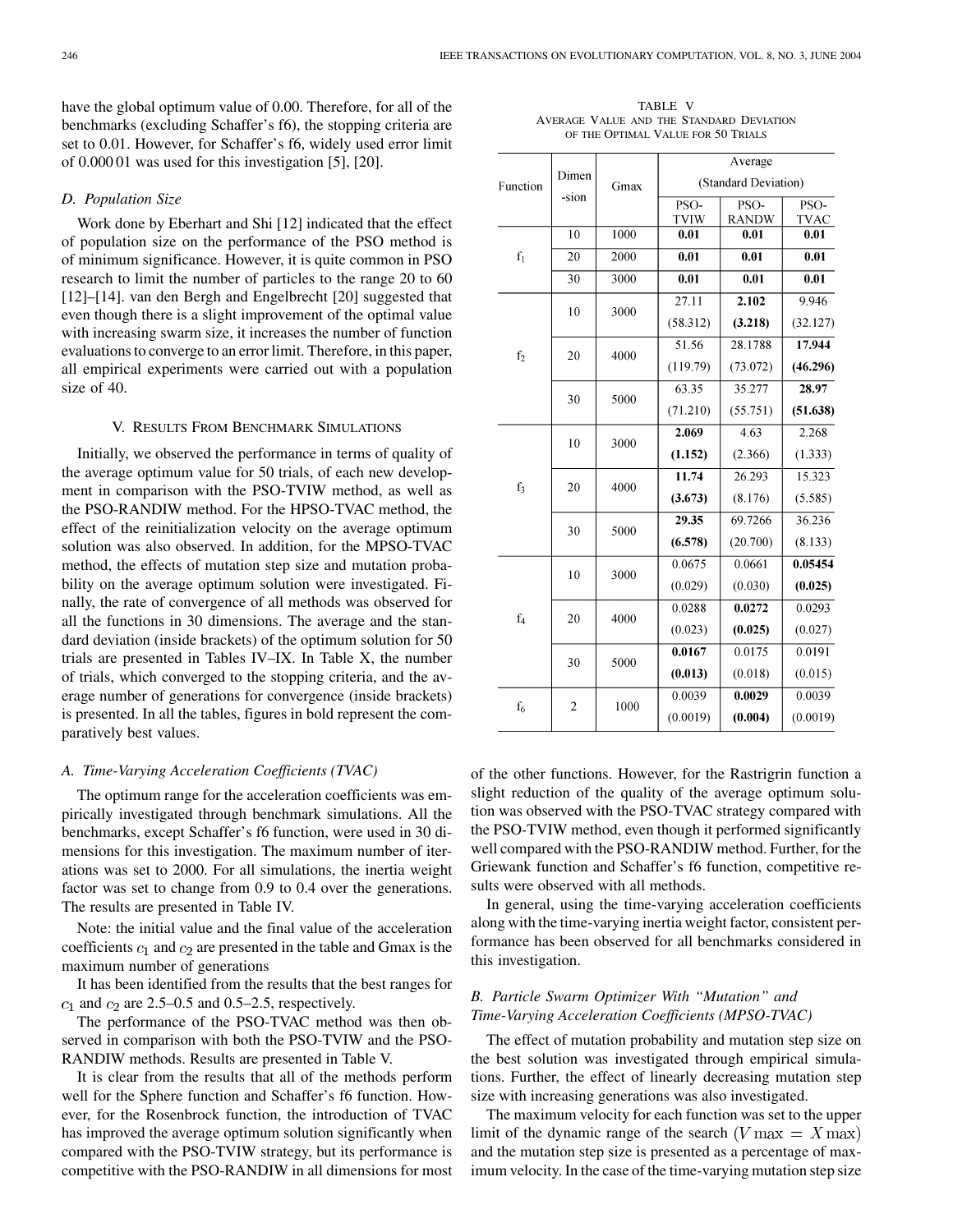|                |                | Gmax | Average Optimum value / (Standard deviation)<br>With respect to the mutation step size as a % of Vmax |          |          |          |          |          |                                          |  |  |
|----------------|----------------|------|-------------------------------------------------------------------------------------------------------|----------|----------|----------|----------|----------|------------------------------------------|--|--|
|                |                |      |                                                                                                       |          |          |          |          |          |                                          |  |  |
| Function       | Dime<br>nsion  |      | 100%                                                                                                  | 50%      | 20%      | 10%      | 5%       | 2%       | Time<br>varying<br>$(100\% -$<br>$10\%)$ |  |  |
|                | 10             | 1000 | 0.01                                                                                                  | 0.01     | 0.01     | 0.01     | 0.01     | 0.01     | 0.01                                     |  |  |
| $f_1$          | 20             | 2000 | 0.01                                                                                                  | 0.01     | 0.01     | 0.01     | 0.01     | 0.01     | 0.01                                     |  |  |
|                | 30             | 3000 | 0.01                                                                                                  | 0.01     | 0.01     | 0.01     | 0.01     | 0.01     | 0.01                                     |  |  |
|                | 10             | 3000 | 8.784                                                                                                 | 9.80     | 7.437    | 8.622    | 6.3035   | 4.75     | 12.536                                   |  |  |
|                |                |      | (19.311)                                                                                              | (20.832) | (20.077) | (18.912) | (16.59)  | (17.462) | (30.081)                                 |  |  |
|                | 20             | 4000 | 24.678                                                                                                | 14.261   | 21.656   | 10.908   | 15.026   | 22.587   | 18.974                                   |  |  |
| $\mathbf{f}_2$ |                |      | (49.025)                                                                                              | (26.473) | (40.432) | (17.229) | (32.479) | (58.138) | (25.512)                                 |  |  |
|                | 30             | 5000 | 37.623                                                                                                | 43.757   | 30.888   | 33.965   | 27.91    | 28.871   | 31.55                                    |  |  |
|                |                |      | (42.727)                                                                                              | (64.956) | (63.357) | (57.921) | (40.167) | (54.056) | (46.412)                                 |  |  |
|                | 10             | 3000 | 0.01                                                                                                  | 0.01     | 0.01     | 0.9172   | 2.05026  | 2.567    | 0.00669                                  |  |  |
|                |                |      |                                                                                                       |          |          | (0.847)  | (1.353)  | (1.363)  | (0.003)                                  |  |  |
|                | 20             | 4000 | 0.044                                                                                                 | 0.0436   | 0.421    | 8.1785   | 14.665   | 14.685   | 0.361                                    |  |  |
| $f_3$          |                |      | (0.1959)                                                                                              | (0.196)  | (1.378)  | (3.329)  | (4.644)  | (5.335)  | (0.558)                                  |  |  |
|                | 30             | 5000 | 0.579                                                                                                 | 0.669    | 2.4092   | 20.814   | 33.768   | 36.316   | 1.712                                    |  |  |
|                |                |      | (0.696)                                                                                               | (0.808)  | (2.559)  | (8.097)  | (9.1154) | (10.524) | (1.956)                                  |  |  |
|                | 10             | 3000 | 0.050                                                                                                 | 0.0441   | 0.0470   | 0.0446   | 0.0513   | 0.055    | 0.0445                                   |  |  |
|                |                |      | 0.022                                                                                                 | (0.022)  | (0.020)  | (0.020)  | (0.022)  | (0.027)  | (0.022)                                  |  |  |
|                | 20             | 4000 | 0.0254                                                                                                | 0.0238   | 0.0220   | 0.0217   | 0.0222   | 0.0301   | 0.0239                                   |  |  |
| $f_4$          |                |      | (0.187)                                                                                               | (0.021)  | (0.015)  | (0.018)  | (0.02)   | (0.023)  | (0.015)                                  |  |  |
|                | 30             | 5000 | 0.0185                                                                                                | 0.0146   | 0.017    | 0.0165   | 0.017    | 0.0149   | 0.0188                                   |  |  |
|                |                |      | (0.016)                                                                                               | (0.008)  | (0.014)  | (0.011)  | (0.011)  | (0.013)  | (0.019)                                  |  |  |
|                |                | 1000 | 0.0002                                                                                                | 0.00039  | 0.00078  | 0.00058  | 0.0078   | 0.0078   | 0.0002                                   |  |  |
| f <sub>6</sub> | $\overline{2}$ |      | (0.001)                                                                                               | (0.002)  | (0.002)  | (0.002)  | (0.002)  | (0.002)  | (0.001)                                  |  |  |

TABLE VI VARIATION OF THE AVERAGE AND THE STANDARD DEVIATION OF THE OPTIMAL VALUE FOR 50 TRIALS WITH MUTATION STEP SIZES FOR MPSO-TVAC METHOD

strategy, the mutation step size was set to change from  $V$  max to  $0.1$  V max over the search. Table VI displays the effect of mutation step size on the optimum solution. In this investigation, the mutation probability was set to 0.8.

The results indicate that the effect of mutation step size on the optimum solution is insignificant for the sphere function, the Griewank function and Schaffer's f6 function.

Only a slight variation of the optimum value was observed for the Rosenbrock function for different mutation step sizes. However, it is clear from the results that for the Rosenbrock function, it is good to keep the mutation step size at 5%–10% of the maximum velocity. Further, high standard deviation for 50 trials was observed with the MPSO-TVAC strategy for the Rosenbrock function. Therefore, there is a higher chance for premature convergence to a local optimum solution with the MPSO-TVAC method, despite the low average optimum value.

In contrast, the performance for the Rastrigrin function is found to be highly sensitive to the mutation step size. The best performance with the Rastrigrin function was observed when mutation step size was equal to  $V$  max.

Therefore, it is good to keep the mutation step size high for the Rastrigrin function. Moreover, for the Rastrigrin function with ten dimensions, the MPSO-TAVC method converged to the stopping criteria (0.01) in all 50 trials when mutation step size is higher that 20% of  $V$  max.

In conclusion, it is clear from the results that the average optimum solution can be dependent on the mutation step size, for some problems  $(f_3)$ . Therefore, to obtain an improved solution, proper selection of the mutation step size may be a key factor for some problems. However, the use of a time-varying mutation step size can be identified as a good strategy to overcome the difficulties of selecting a proper mutation step size.

Table VII shows the effect of the mutation probability on the optimum solution. In this investigation, the mutation step size was set to change linearly from  $V$  max to 10% of the value of  $V$  max. A slight variation of the average optimum solution was observed with different mutation probabilities for most of the benchmarks. However, it is clear from the results that it is good to set the mutation probability in the range of 0.8–0.4 for most of the functions.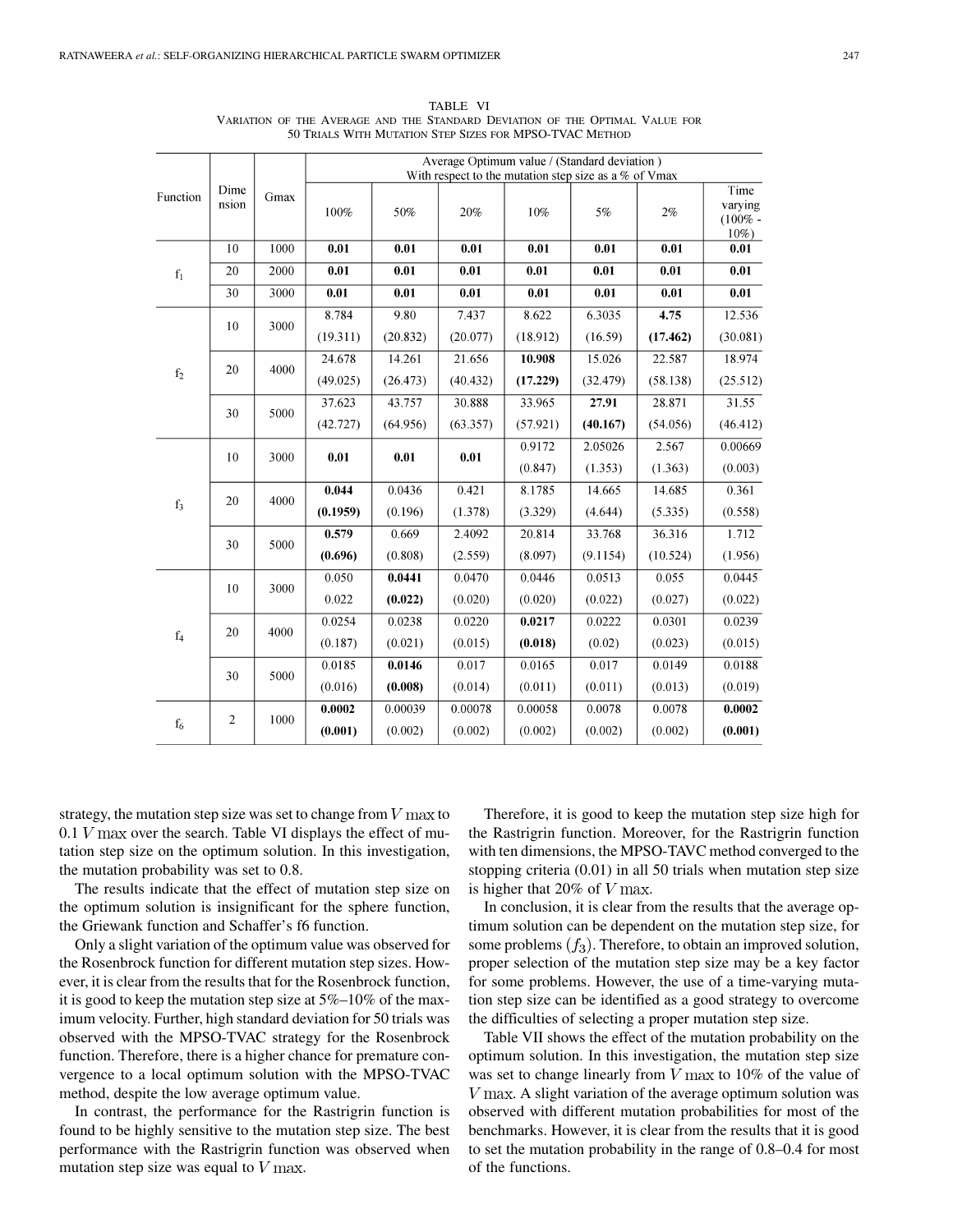|                | Dime         |      | Average Optimum Solution / (Standard Deviation) |          |           |           |           |  |  |  |
|----------------|--------------|------|-------------------------------------------------|----------|-----------|-----------|-----------|--|--|--|
| Function       | nsion        | Gmax | With respect to the mutation probability        |          |           |           |           |  |  |  |
|                |              |      | $\mathbf{1}$                                    | $0.8\,$  | 0.6       | 0.4       | 0.2       |  |  |  |
|                | 10           | 1000 | 0.01                                            | 0.01     | 0.01      | 0.01      | 0.01      |  |  |  |
| $f_1$          | 20           | 2000 | 0.01                                            | 0.01     | 0.01      | 0.01      | 0.01      |  |  |  |
|                | 30           | 3000 | 0.01                                            | 0.01     | 0.01      | 0.01      | 0.01      |  |  |  |
|                | 10           | 3000 | 19.729                                          | 12.536   | 4.727     | 4.247     | 6.256     |  |  |  |
|                |              |      | (38.67)                                         | (30.08)  | (13.414)  | (7.961)   | (25.74)   |  |  |  |
|                | 20           | 4000 | 18.163                                          | 18.974   | 10.899    | 17.7148   | 10.034    |  |  |  |
| f <sub>2</sub> |              |      | (30.434)                                        | (25.512) | (24.415)  | (60.306)  | (23.978)  |  |  |  |
|                | 30           | 5000 | 37.623                                          | 31.550   | 35.555    | 18.633    | 18.957    |  |  |  |
|                |              |      | (48.492)                                        | (46.412) | (52.708)  | (25.122)  | (36.234)  |  |  |  |
|                | 10           | 3000 | 0.01                                            | 0.01     | 0.01      | 0.01      | 0.027     |  |  |  |
|                |              |      |                                                 | (0.0031) | (0.003)   | (0.0033)  | (0.1401)  |  |  |  |
|                | 20           | 4000 | 0.183                                           | 0.361    | 0.1827    | 0.3415    | 0.797     |  |  |  |
| $f_3$          |              |      | (0.4779)                                        | (0.558)  | (0.4337)  | (0.588)   | (0.875)   |  |  |  |
|                | 30           | 5000 | 1.534                                           | 1.712    | 1.990     | 2.050     | 3.621     |  |  |  |
|                |              |      | (1.831)                                         | (1.956)  | (2.145)   | 1.910     | (3.176)   |  |  |  |
|                | 10           | 3000 | 0.047                                           | 0.0445   | 0.0519    | 0.0469    | 0.0517    |  |  |  |
|                |              |      | (0.0233)                                        | (0.0219) | (0.0197)  | (0.0256)  | (0.0245)  |  |  |  |
|                | 20           | 4000 | 0.0276                                          | 0.0239   | 0.0247    | 0.0239    | 0.0258    |  |  |  |
| $f_4$          |              |      | (0.0252)                                        | (0.0154) | (0.0193)  | (0.0172)  | (0.019)   |  |  |  |
|                | 30           |      | 0.0164                                          | 0.0188   | 0.0199    | 0.0169    | 0.0159    |  |  |  |
|                |              | 5000 | (0.0146)                                        | (0.0199) | (0.0202)  | (0.0149)  | (0.0129)  |  |  |  |
|                |              | 1000 | 0.0005                                          | 0.0002   | 0.0012    | 0.0012    | 0.0011    |  |  |  |
| ${\rm f}_6$    | $\mathbf{2}$ |      | (0.0023)                                        | (0.0013) | (0.00312) | (0.00311) | (0.00302) |  |  |  |

TABLE VII VARIATION OF THE AVERAGE AND THE STANDARD DEVIATION OF THE OPTIMAL VALUE FOR 50 TRIALS WITH MUTATION PROBABILITY FOR MPSO-TVAC METHOD

# *C. Self-Organizing Hierarchical Particle Swarm Optimizer With Time-Varying Acceleration Coefficients (HPSO-TVAC)*

The effect of the reinitialization velocity on the average optimum solution for 50 trials was observed. The results are presented in Table VIII.

The reinitialization velocity is presented as a percentage of the maximum velocity  $(V \text{ max})$ . In the case of time-varying reinitialization velocity, the reinitialization velocity was set to decay from  $V$  maxto 0.1  $V$  maxduring the search. The maximum velocity is set to the upper limit of the dynamic range of the search  $(V \max = X \max)$  for all benchmarks. Only a small variation of the average optimum solution was observed with different reinitialization velocities for most of the benchmarks.

Moreover, for the Rastrigrin function in 10 dimensions, as well as Griewank function in 30 dimensions, the HPSO-TAVC method converged to the stopping criteria (0.01) irrespective of the reinitialization velocity. Further, it is clear from the results that the time-varying reinitialization velocity is an effective strategy to overcome the difficulties of proper selection of reinitialization velocities for different problems.

Finally, we summarize the performance for all PSO concepts introduced in this paper, in Tables IX and X.

In order to make a fair conclusion, the performance of the MPSO method and the HPSO method together with the PSO-TVIW method (MPSO-FAC and HPSO-FAC), where the acceleration coefficients are fixed at 2, are also observed. Results are compared with the performance of both PSO-TVIW and PSO-RANDIW methods. In this investigation for the MPSO strategy, the mutation probability was set to 0.4 and the mutation step size was set to decay from  $V$  max to 0.1  $V$  max during the search. For the HPSO strategy, reinitialization velocity was set to change from  $V$  max to 0.1  $V$  max during the search. From the results presented in Table IX, it has been understood that the HPSO-TVAC method is superior to all the other methods for most of the benchmarks considered in this investigation. However, for the Rosenbrock function in small dimensions (ten dimension), the performance of the HPSO-TVAC was found to be poor compared with most of the other methods.

However, the performance in terms of average optimum solution for Schaffer's f6 function was found to be significantly poor with the HPSO-TVAC strategy.

On the other hand, with the HPSO-TVAC concept, the standard deviation of the final solution for 50 trials is found to be significantly low for most of the functions in all dimensions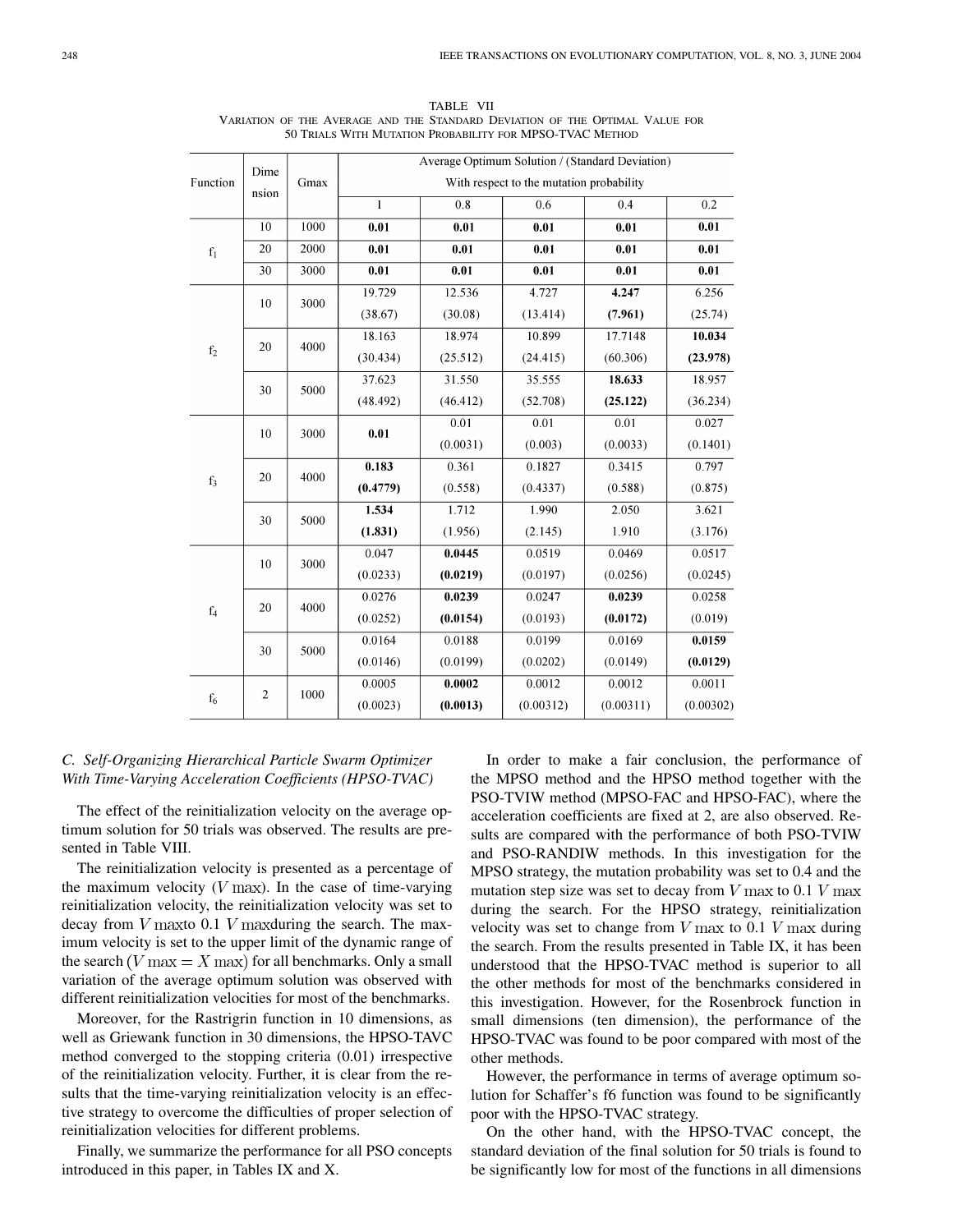|                |                |      | Average Optimum Solution / (Standard Deviation)                           |           |         |          |          |          |            |  |  |
|----------------|----------------|------|---------------------------------------------------------------------------|-----------|---------|----------|----------|----------|------------|--|--|
|                |                | Gmax | With respect to the re-initialization velocity as a % of maximum velocity |           |         |          |          |          |            |  |  |
| Function       | Dime           |      |                                                                           |           |         |          |          |          | Time       |  |  |
|                | nsion          |      | 100%                                                                      | 50%       | 20%     | 10%      | 200%     | 500%     | varying    |  |  |
|                |                |      |                                                                           |           |         |          |          |          | $(100\% -$ |  |  |
|                |                |      |                                                                           |           |         |          |          |          | $10\%)$    |  |  |
|                | 10             | 1000 | 0.01                                                                      | 0.01      | 0.01    | 0.01     | 0.01     | 0.01     | 0.01       |  |  |
| $\mathbf{f}_1$ | 20             | 2000 | 0.01                                                                      | 0.01      | 0.01    | 0.01     | 0.01     | 0.01     | 0.01       |  |  |
|                | 30             | 3000 | 0.01                                                                      | 0.01      | 0.01    | 0.01     | 0.01     | 0.01     | 0.01       |  |  |
|                | 10             | 3000 | 14.834                                                                    | 11.7067   | 11.252  | 10.046   | 16.527   | 17.984   | 12.967     |  |  |
|                |                |      | (9.863)                                                                   | (11.126)  | (8.736) | (7.158)  | (12.713) | (20.923) | (11.538)   |  |  |
| $\mathbf{f}_2$ | 20             | 4000 | 15.537                                                                    | 12.93     | 11.378  | 9.389    | 14.700   | 12.319   | 14.093     |  |  |
|                |                |      | (10.295)                                                                  | (6.734)   | (8.254) | (5.364)  | (10.968) | (8.494)  | (9.641)    |  |  |
|                | 30             | 5000 | 13.980                                                                    | 15.979    | 12.640  | 9.855    | 14.748   | 16.172   | 13.666     |  |  |
|                |                |      | (7.93)                                                                    | (12.5227) | (6.899) | (6.725)  | (8.972)  | (10.446) | (11.006)   |  |  |
|                | 10             | 3000 | 0.01                                                                      | 0.01      | 0.01    | 0.01     | 0.01     | 0.01     | 0.01       |  |  |
|                |                | 4000 | 0.01                                                                      | 0.043     | 0.01    | 0.023    | 0.01     | 0.083    |            |  |  |
| $f_3$          | 20             |      |                                                                           | (0.1961)  |         | (0.140)  |          | (0.337)  | 0.01       |  |  |
|                | 30             | 5000 | 0.124                                                                     | 0.103     | 0.302   | 0.361    | 0.1827   | 0.163    | 0.044      |  |  |
|                |                |      | (0.4319)                                                                  | (0.361)   | (1.225) | (1.403)  | (0.625)  | (0.544)  | (0.196)    |  |  |
|                | 10             | 3000 | 0.056                                                                     | 0.055     | 0.057   | 0.048    | 0.05     | 0.060    | 0.057      |  |  |
|                |                |      | (0.0272)                                                                  | (0.0242)  | (0.022) | (0.0255) | (0.0252) | (0.0291) | (0.0264)   |  |  |
| $f_4$          | 20             | 4000 | 0.0157                                                                    | 0.011     | 0.011   | 0.012    | 0.012    | 0.012    | 0.011      |  |  |
|                |                |      | (0.016)                                                                   | (0.005)   | (0.005) | (0.0065) | (0.008)  | (0.009)  | (0.005)    |  |  |
|                | 30             | 5000 | 0.01                                                                      | 0.01      | 0.01    | 0.01     | 0.011    | 0.01     | 0.01       |  |  |
|                |                |      | (0.001)                                                                   | (0.004)   | (0.002) | (0.003)  | (0.0051) | (0.003)  | (0.0035)   |  |  |
|                | $\overline{2}$ | 1000 | 0.008                                                                     | 0.010     | 0.007   | 0.01     | 0.008    | 0.007    | 0.007      |  |  |
| $f_6$          |                |      | (0.007)                                                                   | (0.007)   | (0.003) | (0.008)  | (0.005)  | (0.003)  | (0.007)    |  |  |

TABLE VIII VARIATION OF THE AVERAGE AND THE STANDARD DEVIATION OF THE OPTIMAL VALUE FOR 50 TRIALS WITH THE RE-INITIALIZING VELOCITY FOR HPSO-TVAC METHOD

compared with all of the other methods. Therefore, the HPSO-TVAC method was identified as a highly consistent strategy in finding the optimum solution compared with the other methods. Further, for the Rastrigrin function in all the dimensions, both the MPSO-TVAC method, as well as the HPSO-TVAC method significantly outperformed all the other methods and converged to the stopping criteria or very close to it at each trial. However, the performance in terms of the optimum solution for both the MPSO-FAC and the HPSO-FAC methods are found to be significantly poor.

In Table X, we summarize the results related to the convergence of each method to the stopping criteria. From the results, it is clear that even though all the methods have converged to the stopping criteria for the Sphere function, the PSO-RANDIW method is significantly faster than all of the other methods. However, with the Rastrigrin function except in 30 dimensions, HPSO-TVAC method has converged to the stopping criteria in all 50 trials. Further, for the Rastrigrin function in 30 dimensions, 48 out of 50 trials have converged to the stopping criteria. In addition, for the Griewank function, particularly at higher dimensions, the HPSO-TVAC method significantly outperformed the all the other methods.

Fig. 1 displays the variation of the optimum solution over the generations for PSO strategies considered in this investigation. All the benchmarks except Schaffer's f6 function, which is 2-D, are considered in 30 dimensions for this paper. For MPSO-TVAC method, mutation probability was set to 0.4 and mutation step size was set to change from  $V$  max to 0.1  $V$  max during the search. For the HPSO-TVAC method, reinitialization velocity was set to change from  $V$  max to 0.1  $V$  max during the search.

From Fig. 1, it is clear that the PSO-RANDIW method converges significantly faster than all of the other methods at the early stage of the optimization process for all the functions. However, its improvement was found to be significantly poor at the latter stages of the process for all the benchmarks, except for the sphere function. In contrast, the HPSO-TVAC method has shown to have improved the solution continuously throughout the simulation and has found better solutions for most of the functions except for Schaffer's f6 function. Further, for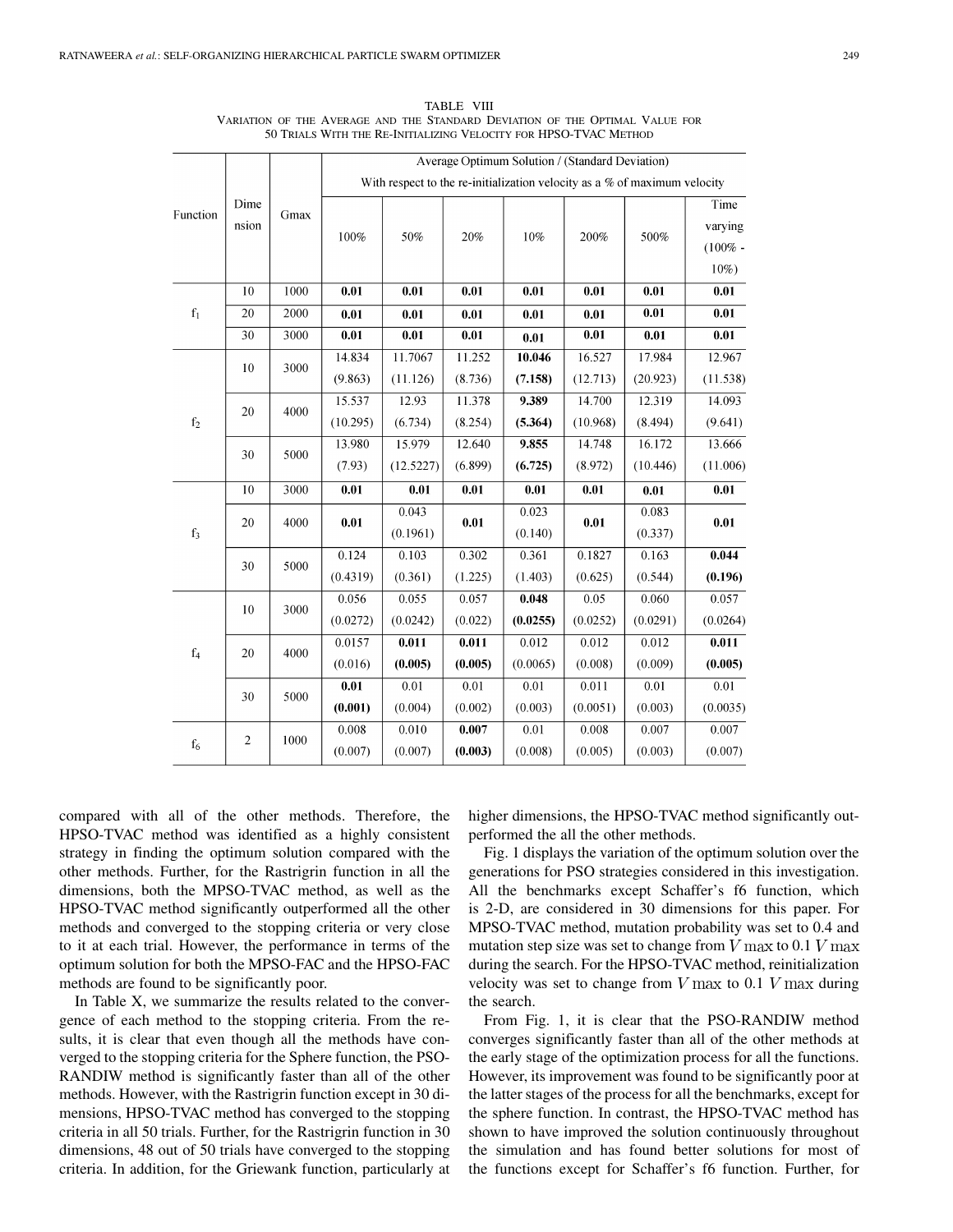| Dimens |                                                                          |                                                              |               |             |             |            |                      |                  |  |
|--------|--------------------------------------------------------------------------|--------------------------------------------------------------|---------------|-------------|-------------|------------|----------------------|------------------|--|
| -ion   |                                                                          | PSO-                                                         | PSO-          | PSO-        | MPSO-       | MPSO-      | HPSO-                | HPSO-            |  |
|        |                                                                          | <b>TVIW</b>                                                  | <b>RANDIW</b> | <b>TVAC</b> | <b>TVAC</b> | <b>FAC</b> | <b>TVAC</b>          | <b>FAC</b>       |  |
| 10     | 1000                                                                     | 0.01                                                         | 0.01          | 0.01        | 0.01        | 0.01       | 0.01                 | 0.01             |  |
| 20     | 2000                                                                     | 0.01                                                         | 0.01          | 0.01        | 0.01        | 0.01       | 0.01                 | 0.01             |  |
| 30     | 3000                                                                     | 0.01                                                         | 0.01          | 0.01        | 0.01        | 0.01       | 0.01                 | 0.230<br>(0.173) |  |
|        |                                                                          | 27.11                                                        | 2.102         | 9.946       | 4.247       | 11.12      | 12.967               | 12.693           |  |
|        |                                                                          | (58.312)                                                     | (3.218)       | (32.127)    | (7.961)     | (14.243)   | (11.538)             | (14.397)         |  |
|        |                                                                          | 51.56                                                        | 28.1788       | 17.944      | 17.7148     | 54.402     | 14.093               | 101.126          |  |
|        |                                                                          | (119.79)                                                     | (73.072)      | (46.296)    | (60.306)    | (92.88)    | (9.641)              | (129.56)         |  |
|        | 5000                                                                     | 63.35                                                        | 35.277        | 28.97       | 18.633      | 135.08     | 13.666               | 706.28           |  |
|        |                                                                          | (71.210)                                                     | (55.751)      | (51.638)    | (25.122)    | (306.07)   | (11.006)             | (951.95)         |  |
|        | 3000                                                                     | 2.069                                                        | 4.63          | 2.268       | 0.01        | 19.54      |                      | 0.0671           |  |
|        |                                                                          | (1.152)                                                      | (2.366)       | (1.333)     | (0.0033)    | (36.577)   |                      | (0.237)          |  |
|        | 4000                                                                     | 11.74                                                        | 26.293        | 15.323      | 0.3415      | 2.786      |                      | 11.391           |  |
|        |                                                                          | (3.673)                                                      | (8.176)       | (5.585)     | (0.588)     | (1.808)    |                      | (6.489)          |  |
|        |                                                                          | 29.35                                                        | 69.7266       | 36.236      | 2.050       | 12.477     | 0.044                | 36.847           |  |
|        |                                                                          | (6.578)                                                      | (20.700)      | (8.133)     | 1.910       | (5.990)    | (0.196)              | (10.626)         |  |
|        |                                                                          | 0.0675                                                       | 0.0661        | 0.05454     | 0.0469      | 0.065      | 0.057                | 0.057            |  |
|        |                                                                          | (0.029)                                                      | (0.030)       | (0.025)     | (0.0256)    | (0.2373)   | (0.026)              | (0.023)          |  |
|        |                                                                          | 0.0288                                                       | 0.0272        | 0.0293      | 0.0239      | 0.027      | 0.011                | 0.055            |  |
|        |                                                                          | (0.023)                                                      | (0.025)       | (0.027)     | (0.017)     | 0.025      | (0.005)              | (0.085)          |  |
|        |                                                                          | 0.0167                                                       | 0.0175        | 0.0191      | 0.0169      | 0.018      | 0.01                 | 0.116            |  |
|        |                                                                          | (0.013)                                                      | (0.018)       | (0.015)     | (0.0149)    | (0.051)    | (0.0035)             | (0.193)          |  |
|        |                                                                          | 0.0039                                                       | 0.0029        | 0.0039      | 0.0012      | 0.004      | 0.01                 | 0.003            |  |
|        |                                                                          | (0.0019)                                                     | (0.004)       | (0.0019)    | (0.0031)    | (0.026)    | (0.007)              | (0.0047)         |  |
|        | 10<br>20<br>30<br>10<br>20<br>30<br>$10\,$<br>20<br>30<br>$\overline{2}$ | Gmax<br>3000<br>4000<br>5000<br>3000<br>4000<br>5000<br>1000 |               |             |             | Average    | (Standard Deviation) | 0.01<br>0.01     |  |

TABLE IX AVERAGE AND THE STANDARD DEVIATION OF THE OPTIMAL VALUE FOR 50 TRIALS FOR DIFFERENT METHODS DISCUSSED IN THIS STUDY

Schaffer's f6 function, the MPSO-TVAC strategy outperformed all of the other methods.

## VI. APPLICATION TO PARAMETER SELECTION OF INTERNAL COMBUSTION ENGINES

As a case study, the PSO strategies discussed in this paper were used to find the best set of operating parameters of an internal combustion engine for optimum power output.

In general, performance of spark ignition engines depends on operating parameters such as spark timing, air-fuel ratio, exhaust gas recirculation, valve timing, and geometrical parameters such as compression ratio, combustion chamber shape, piston ring geometry, spark plug location, and so on. In addition, performance of internal combustion engines is highly restricted to constraints such as abnormal combustion like knocking [[40\]](#page-15-0); a penalty is introduced if the engine in knocking.

Seven different engine operation parameters are identified as input parameters for the present study. They are as follows: compression ratio, equivalence ratio, spark timing, inlet valve opening timing, inlet valve duration, exhaust valve opening timing, exhaust valve duration, and the maximum allowable inlet valve lift. A detailed description about these input variables is given in [[39\]](#page-15-0) and [[40\]](#page-15-0). The engine power output (fitness), for a given set of input variables is evaluated using a thermodynamic engine simulation model developed by the authors.

The fitness function of the engine power optimization was formulated as follows:

Engine power  $= f$  (operation parameters)

 $Fitness = Engine Power.$ 

If the engine knocks for a particular set of operating parameters, a penalty is introduced as follows:

## Fitness =  $0.2 *$  Engine Power.

The PSO methods discussed in this paper were used to find the optimal values of input variables, which maximize the engine power. The structure of the implementation of particle swarm algorithms to find the maximum power through engine simulation model is given in Fig. 2.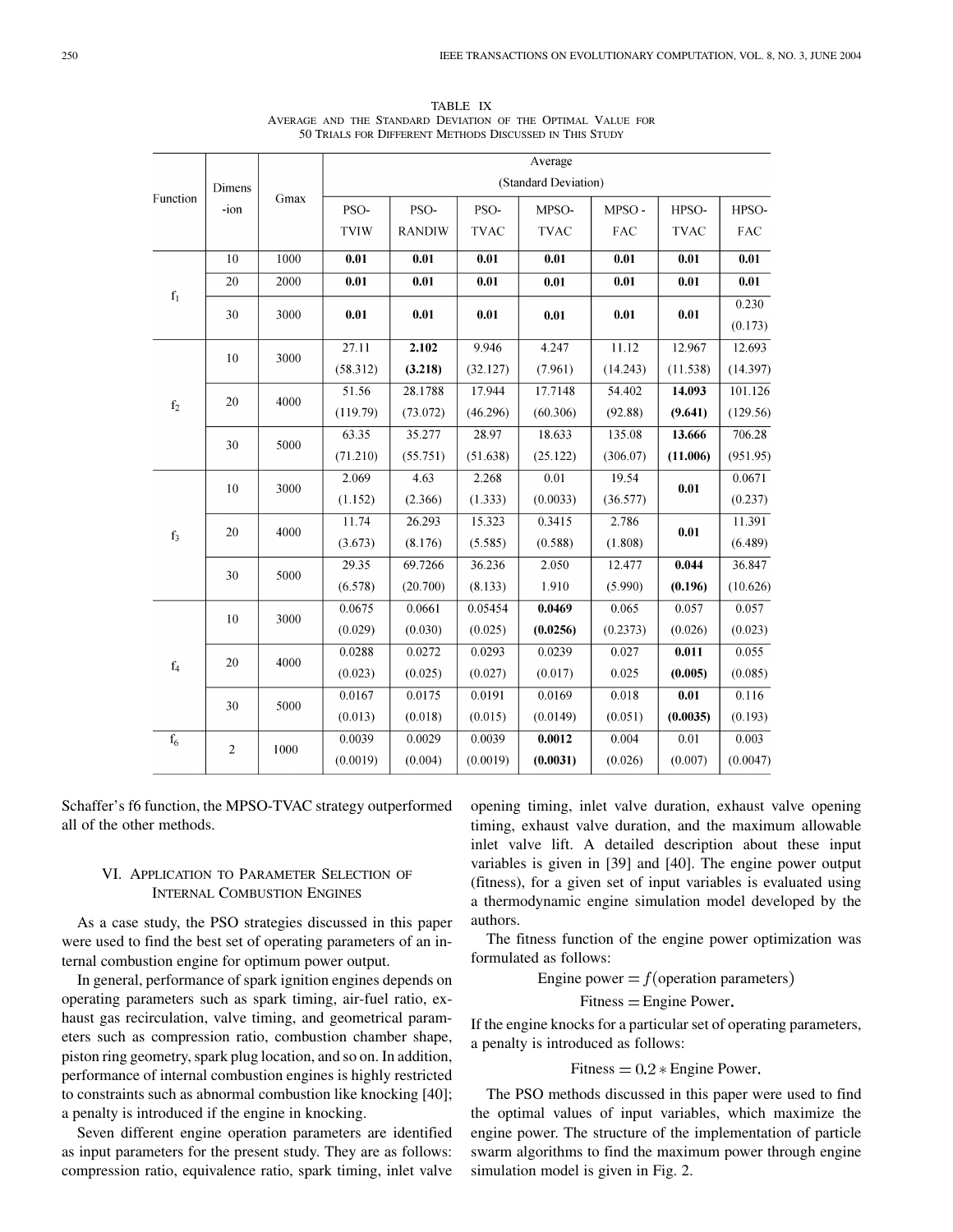|                      |                  |      | No of trails converged to the stopping criteria<br>(Average number of generations) |                 |                            |                 |                 |                 |                 |  |  |
|----------------------|------------------|------|------------------------------------------------------------------------------------|-----------------|----------------------------|-----------------|-----------------|-----------------|-----------------|--|--|
| Function             | Dime             |      |                                                                                    |                 |                            |                 |                 |                 |                 |  |  |
|                      | nsion            | Gmax | PSO-                                                                               | PSO-            | PSO-                       | MPSO-           | MPSO-           | HPSO-           | HPSO-           |  |  |
|                      |                  |      | <b>TVIW</b>                                                                        | <b>RANDIW</b>   | <b>TVAC</b>                | <b>TVAC</b>     | <b>FAC</b>      | <b>TVAC</b>     | FAC             |  |  |
|                      |                  |      | $\overline{50}$                                                                    | 50              | $\overline{50}$            | $\overline{50}$ | $\overline{50}$ | $\overline{50}$ | $\overline{50}$ |  |  |
|                      | 10               | 1000 | (554.2)                                                                            | (136.1)         | (290.1)                    | (572.5)         | 573             | (245.1)         | (175.8)         |  |  |
|                      |                  |      | 50                                                                                 | 50              | 50                         | 50              | 50              | 50              |                 |  |  |
| $f_1$                | $20\,$           | 2000 | 50                                                                                 | (274.1)         | (592.3)                    | (1305.7)        | (1315.7)        | (547.7)         | (1808.2)        |  |  |
|                      |                  |      | (1274.5)                                                                           |                 |                            |                 |                 |                 |                 |  |  |
|                      | 30               | 3000 | $\overline{50}$                                                                    | $\overline{50}$ | $\overline{50}$            | $\overline{50}$ | $\overline{50}$ | $\overline{50}$ | $\bf{0}$        |  |  |
|                      |                  |      | (2060.1)                                                                           | (452.1)         | (909.6)                    | (977.1)         | (2122.9)        | (862.1)         |                 |  |  |
|                      | 10               | 3000 | $\bf{0}$                                                                           | 3               | $\overline{7}$             | $\overline{4}$  | $\mathbf{1}$    | $\mathbf{1}$    | $\pmb{0}$       |  |  |
|                      |                  |      |                                                                                    | (2906.5)        | (2926.7)                   | (2945.0)        | (2973.4)        | (2997.2)        |                 |  |  |
|                      | 20               | 4000 | $\pmb{0}$                                                                          | $\mathbf{2}$    | $\mathbf{1}$               | $\mathbf{1}$    | $\pmb{0}$       | $\bf{0}$        | $\bf{0}$        |  |  |
| f <sub>2</sub><br>30 |                  |      |                                                                                    | (3941.88)       | (2972.0)                   | (3995.8)        |                 |                 |                 |  |  |
|                      |                  | 5000 | $\bf{0}$                                                                           | $\bf{0}$        | $\overline{2}$<br>(4976.1) | $\bf{0}$        | $\pmb{0}$       | $\bf{0}$        | $\bf{0}$        |  |  |
|                      |                  |      | $\overline{2}$                                                                     | $\mathbf{1}$    | $\overline{2}$             | $\overline{50}$ | $\overline{47}$ | $\overline{50}$ | $\overline{47}$ |  |  |
|                      | 10               | 3000 | (2965.2)                                                                           | (2947.7)        | (2928.7)                   | (1269.8)        | (2197.5)        | (1249.7)        | (1637.7)        |  |  |
|                      | 20               | 4000 | $\bf{0}$                                                                           | 0               | $\pmb{0}$                  | 36              | 5               | 50              | $\pmb{0}$       |  |  |
| $\mathbf{f}_3$       |                  |      |                                                                                    |                 |                            | (2991.3)        | (3956.8)        | (2467.3)        |                 |  |  |
|                      | 30               | 5000 | $\pmb{0}$                                                                          | $\bf{0}$        | $\bf{0}$                   | $\overline{12}$ | $\bf{0}$        | $\overline{48}$ | $\bf{0}$        |  |  |
|                      |                  |      |                                                                                    |                 |                            | (4690.8)        |                 | (3752.4)        |                 |  |  |
|                      | 10               | 3000 | $\mathbf{1}$                                                                       | $\overline{2}$  | $\overline{2}$             | 3               | $\pmb{0}$       | 3               | $\mathbf{1}$    |  |  |
|                      |                  |      | (2974.2)                                                                           | (2897.6)        | (2926.0)                   | (2907.8)        |                 | (2930.7)        | (2989.9)        |  |  |
|                      |                  |      | 14                                                                                 | 17              | 13                         | 17              | 19              | 40              | $11\,$          |  |  |
| $\mathbf{f}_4$       | 20               | 4000 | (3521)                                                                             | (2752.3)        | (3233.3)                   | 3013.5          | (3405.4)        | (1550.7)        | (3535.9)        |  |  |
|                      |                  |      | 29                                                                                 | 30              | 24                         | 27              | 29              | 39              |                 |  |  |
|                      | 30               | 5000 | (3933.9)                                                                           | (2298.7)        | (3252.0)                   | (3155.7)        | (4029.1)        | (2202.7)        | $\bf{0}$        |  |  |
| $\rm f_6$            | $\boldsymbol{2}$ | 1000 | $\overline{45}$                                                                    | $\overline{46}$ | 48                         | $\overline{48}$ | $\overline{46}$ | $\overline{19}$ | $\overline{12}$ |  |  |
|                      |                  |      | (520.2)                                                                            | (462.1)         | (374.9)                    | (386.8)         | (521.5)         | (750.8)         | (618.9)         |  |  |
|                      |                  |      |                                                                                    |                 |                            |                 |                 |                 |                 |  |  |

TABLE X NUMBER OF TRIALS THAT CONVERGED TO THE STOPPING CRITERIA AND AVERAGE NUMBER OF GENERATIONS FOR CONVERGENCE FOR 50 TRIALS

The maximum allowable velocity  $(V \max)$  is set to the upper limit of the dynamic range of the search. The dynamic range of the search and the maximum velocity for each input variable are given in Table XI.

All the simulations were carried out with a population size of 40. The maximum number of iterations was set to 150.

As stated above, it is common practice in PSO to limit the maximum velocity of each dimension  $(v_{id})$  to a maximum allowable velocity  $(V \max_d)$  to avoid excessive searching outside the predefined search space. Even though this is generally limited to the upper limit of the search  $(V \max_d = X \max_d)$ , it does not confine the search to the predefined search space and overshoots can occur at any time.

In the engine optimization problem, particles should be highly confined to the defined search space as input parameters outside the search space are not practically viable. Therefore, whenever a dimension of a particle moves away from the predefined search space it is replaced with a corresponding random value inside the search space.

The performance of the newly developed PSO methods applied to engine optimization, were observed in comparison with two previous developments considered in this research. Results are shown in Fig. 3 and parameters for optimum performance for each method are listed in Table XII for an engine speed of 1500 rev/min. Spark timing and valve open angles are presented in reference to the top most piston position (top dead center) or bottom most piston position (bottom dead center).

From the results, it is clear that most of the methods considered in this paper are competitive in finding the optimal solution. However, the performance of PSO-TVIW and PSO-TVAC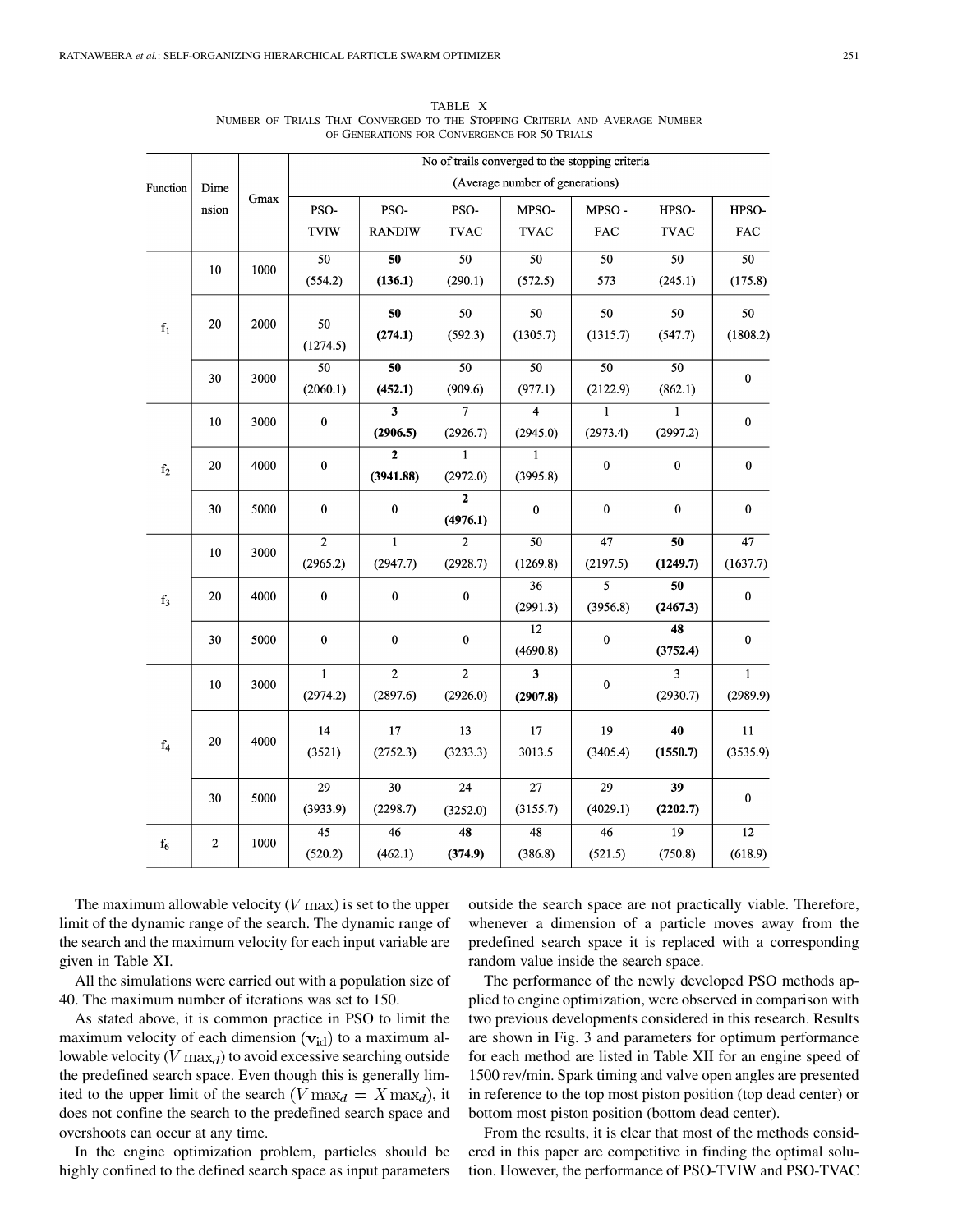

Fig. 1. Variation of the average optimum value with time. (a) Sphere function. (b) Rosenbrock function. (c) Rastrigrin function. (d) Griewank function. (e) Schaffer's f6 function.

method was found to be relatively poor in finding the optimum solution within the predefined number of generations.

## VII. CONCLUSION

We have described a novel parameter automation strategy and two further extensions to the PSO method aiming to improve the performance in terms of the optimal solution within a reasonable number of generations. Then, we applied these novel PSO strategies to select the design parameters for the optimum power output of an internal combustion engine.

Initially, we introduced time-varying acceleration coefficients (PSO-TVAC) to reduce premature convergence in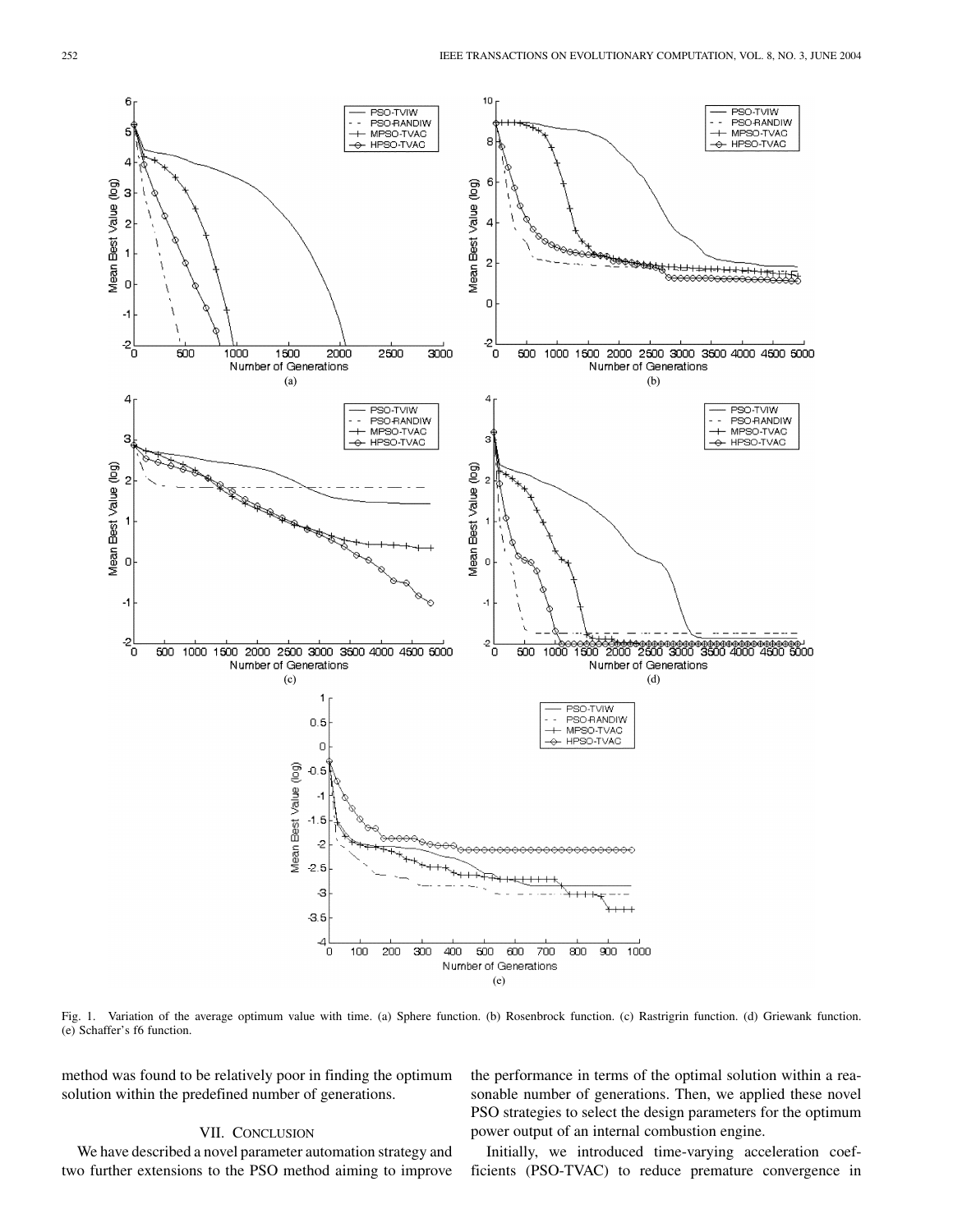

Fig. 2. Data flow diagram between two programs.

TABLE XI DYNAMIC RANGE OF SEARCH AND THE MAXIMUM VELOCITY

| Variable                      | Dynamic rage  | Vmax |
|-------------------------------|---------------|------|
| Compression ratio             | (5, 15)       | 15   |
| Spark timing                  | $(-30, 10)$   | 10   |
| Equivalence ratio             | (0.5, 1.5)    | 15   |
| Inlet valve opening angle     | $(-50, 50)$   | 50   |
| Inlet valve duration          | $(-180, 100)$ | 100  |
| Exhaust valve opening angle   | $(-50, 50)$   | 50   |
| <b>Exhaust valve duration</b> | $(100, -100)$ | 100  |



Fig. 3. Variation of optimum power with generations.

the early part of the search and to improve convergence at the end of the optimization. From the results of empirical simulations with five of the well-known benchmarks, a significant improvement of the optimum solution, especially for unimodal functions was observed with PSO-TVAC compared with the PSO with time-varying inertia weight method (PSO-TVIW) method. In contrast, it has also been observed that for multimodal functions, especially for the Rastrigrin function, the introduction of time-varying acceleration coefficients encourages the particles to converge to a local optimum prematurely. However, the performance in terms of optimum solution of the PSO-TVAC method was found to be competitive with PSO method with a random inertia weight factor (PSO-RANDIW) for unimodal functions. In contrast, compared with the PSO-RANDIW method a significant improvement was observed with PSO-TVAC method for the Rastrigrin function. From the basis of varying acceleration coefficients, we introduced two new strategies to improve the performance of PSO.

First, we introduced the concept of "mutation" to the PSO (MPSO) aiming to improve the performance by providing additional diversity into the swarm. A significant improvement in terms of the optimum solution was observed with the introduction of mutation along with time-varying acceleration coefficients (MPSO-TVAC) for all the benchmarks in comparison with the PSO with time-varying inertia weight (PSO-TVIW). The performance of the MPSO-TVAC method on the Rastrigrin function in all dimensions showed significant improvement compared with both the PSO-TVIW and the PSO-RANDIW methods. However, the performance of MPSO-TVAC with all of the other functions was found to be competitive with the PSO-RANDIW method.

Further, the mutation step size and the mutation probability were found to be less sensitive to the performance for most of the test functions considered. However, for the Rastrigrin function, a high mutation step size and mutation probability are preferred. Therefore, to address the difficulties of selecting the appropriate mutation step size for different problems, we successfully introduced a strategy of time-varying mutation step size. On the other hand, it has been observed that the rate of convergence at the early stages of the simulation of the MPSO-TVAC method is significantly similar to the PSO-TVAC for most of the functions despite the significant improvement of the optimum value. Furthermore, the performance of the MPSO-FAC where the acceleration coefficients are fixed at 2 is significantly poor for most of benchmarks.

Second, we introduced another novel concept "self-organizing hierarchical particle swarm optimizer" (HPSO) as a performance improvement strategy. A significant improvement of performance, compared with both PSO-TVIW and PSO-RANDIW methods, was observed with this method along with time-varying acceleration coefficients (HPSO-TVAC) for most benchmarks considered in this paper. However, the performance of the HPSO-TVAC method on Schaffer's f6 function, and the Rosenbrock function in small dimensions was found to be relatively poor. The effect of the reinitialization velocity on the performance was also studied, but a significant variation was not observed for most functions. However, for a more generalized conclusion, we introduced the concept of time-varying reinitialization velocity as a parameter independent strategy of the HPSO-TVAC method. It has also been observed that the performance of the HPSO method is significantly poor with fixed acceleration coefficients  $(c_1 = c_2 = 2)$ .

Therefore, in conclusion, we propose the HPSO-TVAC method with time-varying reinitialization velocity as a robust and consistent optimization strategy. However, compared with all of the methods the PSO-RANDIW method showed significantly faster convergence at the early stages of the optimization process.

Finally, we applied these new PSO methods to select the design parameters for the optimum performance of an internal combustion spark ignition engine. Seven operating parameters were considered and PSO methods were used to obtain the best set of parameter values for maximum power output. Competitive results were observed with all the methods considered in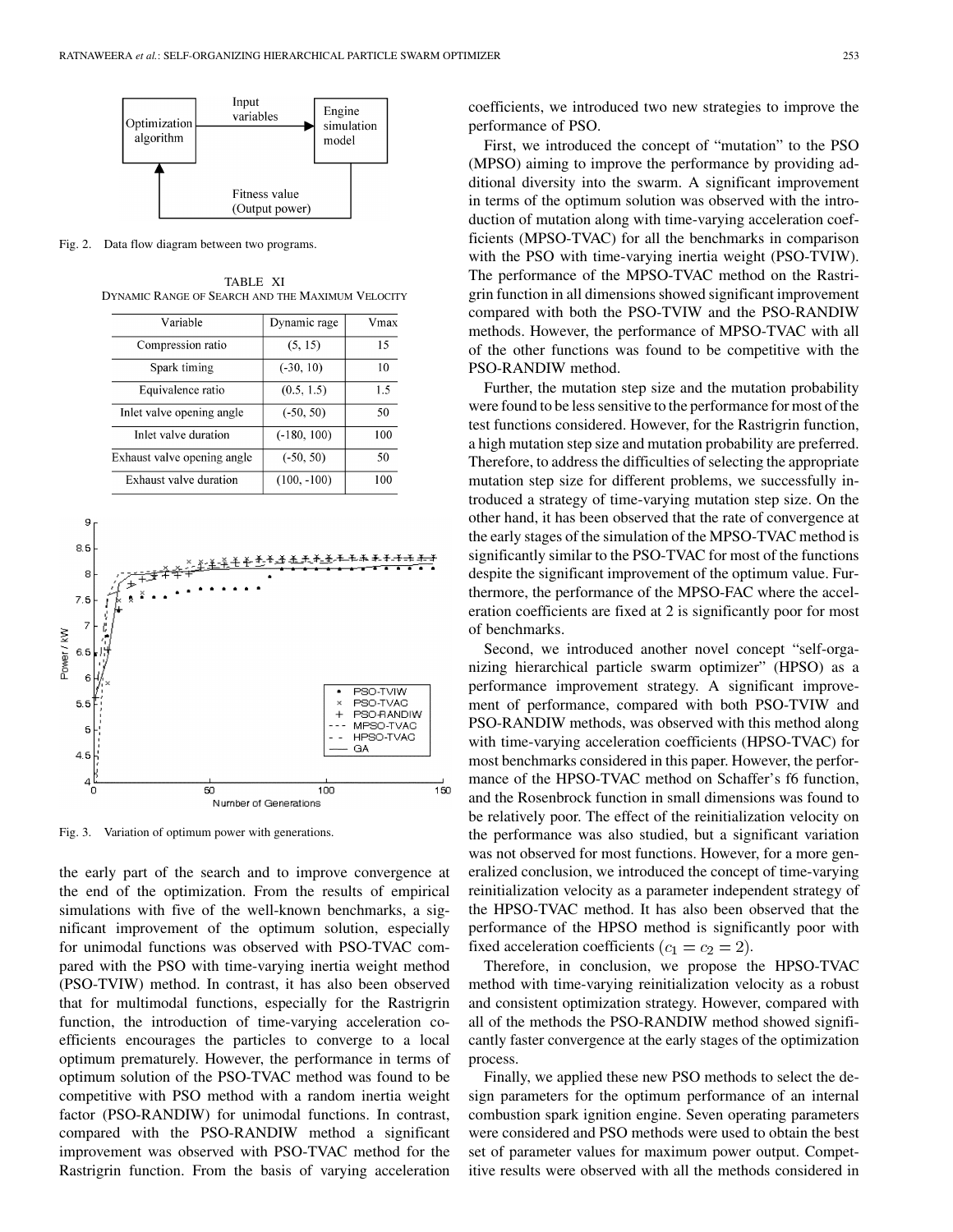<span id="page-14-0"></span>

| Optimizati-     | Spark       | Equivale- | Compres-   | Inlet valve     | Inlet valve | Exhaust valve   | Exhaust  | Power |
|-----------------|-------------|-----------|------------|-----------------|-------------|-----------------|----------|-------|
| on strategy     | timing      | nce ratio | sion ratio | open angle      | duration    | open angle      | valve    | / kW  |
|                 | <b>BTDC</b> |           |            | <b>BTDC/CAD</b> | /CAD        | <b>BBDC/CAD</b> | duration |       |
|                 | $/$ CAD     |           |            |                 |             |                 | /CAD     |       |
| Normal          | 23          | 1.0       | 9.65       | 12              | 264         | 58              | 262      | 7.45  |
| operating       |             |           |            |                 |             |                 |          |       |
| conditions      |             |           |            |                 |             |                 |          |       |
| <b>PSO-TVIW</b> | 3.71        | 1.14      | 11.95      | 11.82           | 196.62      | 108.0           | 316.34   | 8.106 |
|                 |             |           |            |                 |             |                 |          |       |
| PSO-            | 9.85        | 1.13      | 11.95      | 14.55           | 191.04      | 75.0            | 276.40   | 8.415 |
| <b>RANDIW</b>   |             |           |            |                 |             |                 |          |       |
| PSO-TVAC        | 4.02        | 1.12      | 14.87      | 19.87           | 199.98      | 65.37           | 262.22   | 8.410 |
|                 |             |           |            |                 |             |                 |          |       |
| MPSO-           | 9.35        | 1.13      | 11.97      | 18.70           | 196.63      | 53.60           | 252.35   | 8.352 |
| <b>TVAC</b>     |             |           |            |                 |             |                 |          |       |
|                 |             |           |            |                 |             |                 |          |       |
| HPSO-           | 7.57        | 1.13      | 12.82      | 13.42           | 190.70      | 53.65           | 264.01   | 8.405 |
| <b>TVAC</b>     |             |           |            |                 |             |                 |          |       |
|                 |             |           |            |                 |             |                 |          |       |

TABLE XII OPTIMUM DESIGN PARAMETERS

Note: BTCD—before top dead center, BBDC—before bottom dead center, CAD—crank angle degrees.

this paper. Further, PSO methods were found to be a promising technique to optimize the performance of internal combustion engines.

#### ACKNOWLEDGMENT

The authors are highly appreciative for the assistance extended by a fellow researcher G. Coath in proofreading this paper.

#### **REFERENCES**

- [1] J. Kennedy and R. Eberhart, "Particle swarm optimization," in *Proc. IEEE Int. Conf. Neural Networks*, 1995, pp. 1942–1948.
- [2] J. Kennedy, "The particle swarm: Social adaptation of knowledge," in *Proc. IEEE Int. Conf. Evolutionary Computation*, 1997, pp. 303–308.
- [3]  $\rightarrow$  "Behavior of particles," in *Lecture Notes in Computer Science*, vol. 1447, Proc. 7th Int. Conf. Evolutionary Programming—Evolutionary Programming VII, Mar. 1998, pp. 581–589.
- [4] J. Kennedy and R. Eberhart, "A discrete binary version of the particle swarm algorithm," in *Proc. IEEE Int. Conf. Systems, Man, Cybernetics, Computational Cybernetics, Simulation*, vol. 5, 1997, pp. 4104–4108.
- [5] J. Kennedy, "Stereotyping: Improving particle swarm performance with cluster analysis," in *Proc. IEEE Int. Conf. Evolutionary Computation*, vol. 2, 2000, pp. 303–308.
- [6] J. Kennedy and W. M. Spears, "Matching algorithms to problems: An experimental test of the particle swarm and some genetic algorithms on the multi-modal problem generator," in *Proc. IEEE World Congr. Computational Intelligence*, May 1998, pp. 78–83.
- [7] P. J. Angeline, "Using selection to improve particle swarm optimization," in *Proc. IEEE Int. Conf. Computational Intelligence*, 1998, pp. 84–89.
- [8]  $\rightarrow$  "Evolutionary optimization verses particle swarm optimization: Philosophy and the performance difference," in *Lecture Notes in Computer Science*, vol. 1447, Proc. 7th Int. Conf. Evolutionary Programming—Evolutionary Programming VII, Mar. 1998, pp. 600–610.
- [9] M. Clerc, "The swarm and the queen: Toward a deterministic and adaptive particle swarm optimization," in *Proc. IEEE Int. Congr. Evolutionary Computation*, vol. 3, 1999, p. 1957.
- [10] M. Clerc and J. Kennedy, "The particle swarm—Explosion, stability, and convergence in a multi-dimensional complex space," *IEEE Trans. Evol. Comput.*, vol. 6, pp. 58–73, Feb. 2002.
- [11] R. C. Eberhart and Y. Shi, "Particle swarm optimization: Developments, applications and resources," in *Proc. IEEE Int. Conf. Evolutionary Computation*, vol. 1, 2001, pp. 81–86.
- [12] -, "Comparing inertia weights and constriction factors in particle swarm optimization," in *Proc. IEEE Int. Congr. Evolutionary Computation*, vol. 1, 2000, pp. 84–88.
- [13] Y. Shi and R. C. Eberhart, "Comparison between genetic algorithms and particle swarm optimization," in *Lecture Notes in Computer Science—Evolutionary Programming VII*, vol. 1447, Proc. 7th Int. Conf. Evolutionary Programming, Mar. 1998, pp. 611–616.
- [14] , "Parameter selection in particle swarm optimization," in *Lecture Notes in Computer Science—Evolutionary Programming VII*, vol. 1447, Proc. 7th Int. Conf. Evolutionary Programming, Mar. 1998, pp. 591–600.
- [15]  $\longrightarrow$ , "A modified particle swarm optimizer," in *Proc. IEEE Int. Conf. Evolutionary Computation*, 1998, pp. 69–73.
- [16]  $\rightarrow$ , "Fuzzy adaptive particle swarm optimization," in *Proc. IEEE Int. Congr. Evolutionary Computation*, vol. 1, 2001, pp. 101–106.
- [17] , "Empirical study of particle swarm optimization," in *Proc. IEEE Int. Congr. Evolutionary Computation*, vol. 3, 1999, pp. 101–106.
- [18] M. Lovbjerg, T. K. Rasmussen, and T. Krink, "Hybrid particle swarm optimizer with breeding and subpopulation," in *Proc. 3rd Genetic Evolutionary Computation Conf. (GECCO-2001)*, San Francisco, CA, July 2001, pp. 469–476.
- [19] P. N. Suganthan, "Particle swarm optimizer with neighborhood operator," in *Proc. IEEE Int. Congr. Evolutionary Computation*, vol. 3, 1999, pp. 1958–1962.
- [20] F. van den Bergh and A. P. Engelbrecht, "Effect of swarm size on cooperative particle swarm optimizers," in *Proc. Genetic Evolutionary Computation Conf. (GECCO-2001)*, San Francisco, CA, July 2001, pp. 892–899.
- [21] T. M. Blackwell and P. bentley, "Improvised music with swarms," in *Proc. IEEE Congr. Evolutionary Computation 2002*, vol. 2, Honolulu, HI, May 2002, pp. 1462–1467.
- [22] M. Lovbjerg and T. Krink, "Extending particle swarm optimizers with self-organized critically," in *Proc. IEEE Int. Congr. Evolutionary Computation*, vol. 2, Honolulu, HI, May 2002, pp. 1588–1593.
- [23] J. S. Vesterstrom, J. Riget, and T. Krink, "Division of labor in particle swarm optimization," in *Proc. IEEE Int. Congr. Evolutionary Computation 2002*, vol. 2, Honolulu, HI, May 2002, pp. 1570–1575.
- [24] T. Krink, J. S. Vesterstrom, and J. Riget, "Particle swarm optimization with spatial particle extension," in *Proc. IEEE Congr. Evolutionary Computation 2002*, vol. 2, Honolulu, HI, May 2002, pp. 1474–1479.
- [25] X. F. Xie, W. J. Zhang, and Z.-L.Zhi-Lian Yang, "A dissipative particle swarm optimization," in *Proc. IEEE Congr. Evolutionary Computation 2002*, vol. 2, Honolulu, HI, May 2002, pp. 1456–1461.
- [26] A. Carlisle and G. Dozier, "Tracking changing extrema with particle swarm optimizer," Auburn Univ., Auburn, AL, Tech. Rep. CSSE01-08, 2001.
- [27] K. E. Parsopoulos and M. N. Vrahatis, "Particle swarm optimization method in multiobjective problems," in *Proc. ACM Symp. Applied Computing 2002 (SAC 2002)*, 2002, pp. 603–607.
- [28] E. C. Laskari, K. E. Parsopoulos, and M. N. Vrahatis, "Particle swarm optimization for minimax problems," in *Proc. IEEE Int. Congr. Evolutionary Computation*, vol. 2, Honolulu, HI, May 2002, pp. 1576–1581.
- [29]  $\rightarrow$ , "Particle swarm optimization for integer programming," in *Proc. IEEE Int. Congr. Evolutionary Computation*, vol. 2, Honolulu, HI, May 2002, pp. 1582–1587.